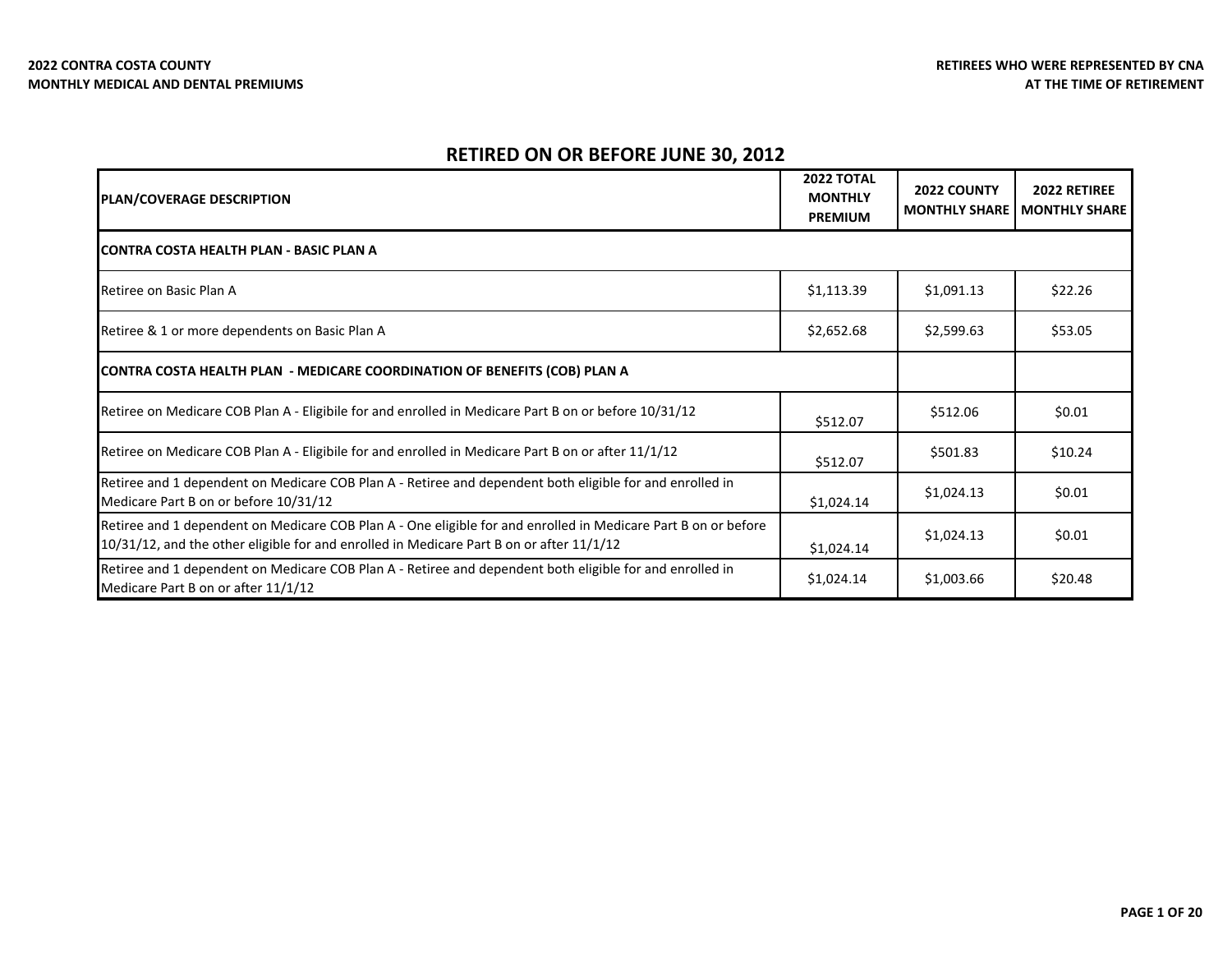| <b>PLAN/COVERAGE DESCRIPTION</b>                                                                                                                                                                                                                 | <b>2022 TOTAL</b><br><b>MONTHLY</b><br><b>PREMIUM</b> | 2022 COUNTY<br><b>MONTHLY SHARE</b> | 2022 RETIREE<br><b>MONTHLY SHARE</b> |
|--------------------------------------------------------------------------------------------------------------------------------------------------------------------------------------------------------------------------------------------------|-------------------------------------------------------|-------------------------------------|--------------------------------------|
| <b>I</b> COMBINATION OF CONTRA COSTA HEALTH PLAN BASIC PLAN A AND COB PLAN A                                                                                                                                                                     |                                                       |                                     |                                      |
| Retiree on Medicare COB Plan A & 1 or more dependents on Basic Plan A - Retiree eligible for and enrolled in<br>Medicare Part B on or before 10/31/12                                                                                            | \$1,638.62                                            | \$1,638.61                          | \$0.01                               |
| Retiree on Medicare COB Plan A & 1 or more dependents on Basic Plan A - Retiree eligible for and enrolled in<br>Medicare Part B on or after 11/1/12                                                                                              | \$1,638.62                                            | \$1,605.85                          | \$32.77                              |
| Retiree & 1 dependent on Medicare COB Plan A and 1 or more dependents on Basic Plan A - Retiree and<br>dependent both eligible for and enrolled in Medicare Part B on or before 10/31/12                                                         | \$1,536.21                                            | \$1,536.20                          | \$0.01                               |
| Retiree & 1 dependent on Medicare COB Plan and 1 or more dependents on Basic Plan A. One eligible for and<br>enrolled in Medicare Part B on or before 10/31/12 and the other eligible for and enrolled in Medicare Part B on or<br>after 11/1/12 | \$1,536.21                                            | \$1,536.20                          | \$0.01                               |
| Retiree & 1 dependent on Medicare COB Plan A and 1 or more dependents on Basic Plan A - Retiree and<br>dependent both eligible for and enrolled in Medicare Part B on or after 11/1/12                                                           | \$1,638.62                                            | \$1,605.85                          | \$32.77                              |
| Retiree on Basic Plan A and 1 dependent on Medicare COB Plan A - Dependent eligible for and enrolled in<br>Medicare Part B on or before 10/31/12                                                                                                 | \$1,638.62                                            | \$1,638.61                          | \$0.01                               |
| Retiree on Basic Plan A and 1 dependent on Medicare COB Plan A - Dependent eligible for and enrolled in<br>Medicare Part B on or after 11/1/12                                                                                                   | \$1,638.62                                            | \$1,605.85                          | \$32.77                              |
| Retiree on Basic Plan A and 2 dependents on Medicare COB Plan A - Both dependents eligible for and enrolled in<br>Medicare Part B on or before 10/31/12                                                                                          | \$1,536.21                                            | \$1,536.20                          | \$0.01                               |
| Retiree on Basic Plan A and 2 dependents on Medicare COB Plan A - One dependent eligible for and enrolled in<br>Medicare Part B on or before 10/31/12 and the other eligible for and enrolled in Medicare Part B on or after<br>11/1/12          | \$1,536.21                                            | \$1,536.20                          | \$0.01                               |
| Retiree on Basic Plan A and 2 dependents on Medicare COB Plan A - Both dependents eligible for and enrolled in<br>Medicare Part B on or after 11/1/12                                                                                            | \$1,536.21                                            | \$1,505.49                          | \$30.72                              |
| Retiree & 1 or more dependent on Basic Plan A and 1 dependent on Medicare COB Plan A - Dependent is eligible<br>for and enrolled in Medicare Part B on or before 10/31/12                                                                        | \$1,638.62                                            | \$1,638.61                          | \$0.01                               |
| Retiree & 1 or more dependent on Basic Plan A and 1 dependent on Medicare COB Plan A - Dependent is eligible<br>for and enrolled in Medicare Part B on or after 11/1/12                                                                          | \$1,638.62                                            | \$1,605.85                          | \$32.77                              |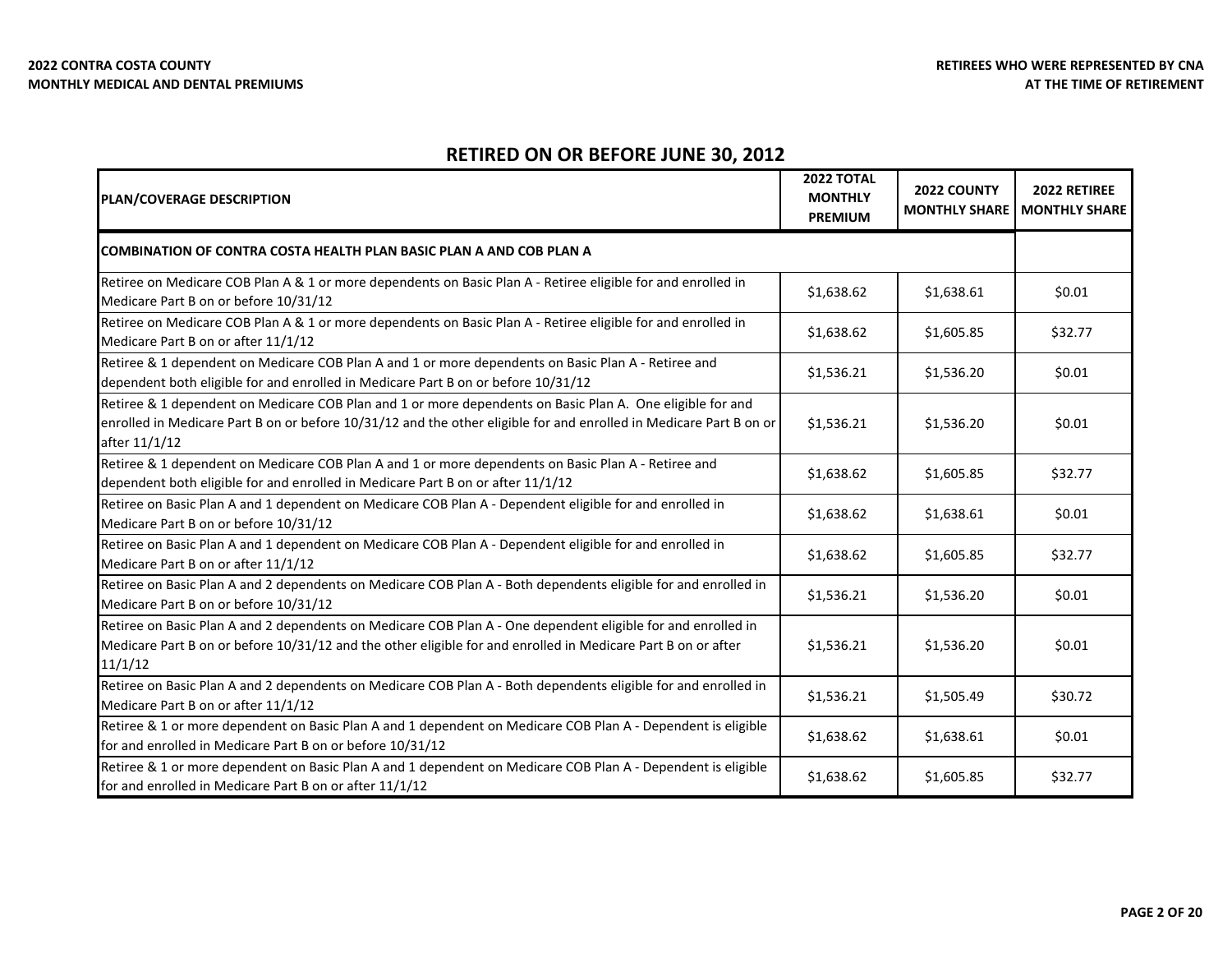| <b>PLAN/COVERAGE DESCRIPTION</b>                                                                                                                                                                           | 2022 TOTAL<br><b>MONTHLY</b><br><b>PREMIUM</b> | <b>2022 COUNTY</b><br><b>MONTHLY SHARE</b> | 2022 RETIREE<br><b>MONTHLY SHARE</b> |
|------------------------------------------------------------------------------------------------------------------------------------------------------------------------------------------------------------|------------------------------------------------|--------------------------------------------|--------------------------------------|
| <b>ICONTRA COSTA HEALTH PLAN - BASIC PLAN B</b>                                                                                                                                                            |                                                |                                            |                                      |
| Retiree on Basic Plan B                                                                                                                                                                                    | \$1,234.20                                     | \$1,209.52                                 | \$24.68                              |
| Retiree & 1 or more dependents on Basic Plan B                                                                                                                                                             | \$2,932.65                                     | \$2,874.00                                 | \$58.65                              |
| CONTRA COSTA HEALTH PLAN - MEDICARE COORDINATION OF BENEFITS (COB) PLAN B                                                                                                                                  |                                                |                                            |                                      |
| Retiree on Medicare COB Plan B - Eligibile for and enrolled in Medicare Part B on or before 10/31/12                                                                                                       | \$527.44                                       | \$527.43                                   | \$0.01                               |
| Retiree on Medicare COB Plan B - Eligibile for and enrolled in Medicare Part B on or after 11/1/12                                                                                                         | \$527.44                                       | \$516.90                                   | \$10.54                              |
| Retiree and 1 dependent on Medicare COB Plan B - Retiree and dependent both eligible for and enrolled in<br>Medicare Part B on or before 10/31/12                                                          | \$1,054.88                                     | \$1,054.87                                 | \$0.01                               |
| Retiree and 1 dependent on Medicare COB Plan B - One eligible for and enrolled in Medicare Part B on or before<br>10/31/12, and the other eligible for and enrolled in Medicare Part B on or after 11/1/12 | \$1,054.88                                     | \$1,054.87                                 | \$0.01                               |
| Retiree and 1 dependent on Medicare COB Plan B - Retiree and dependent both eligible for and enrolled in<br>Medicare Part B on or after 11/1/12                                                            | \$1,054.88                                     | \$1,033.79                                 | \$21.09                              |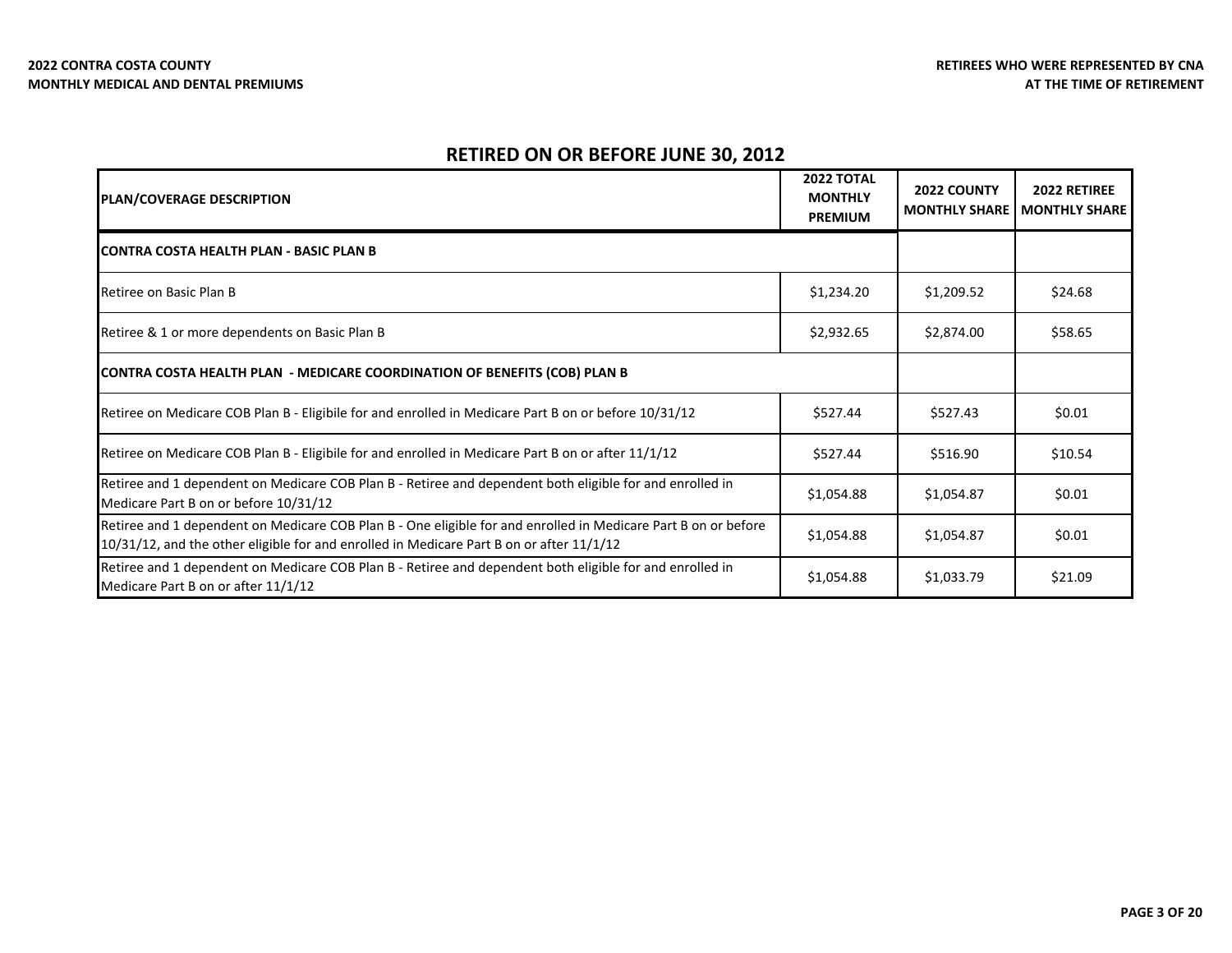| <b>PLAN/COVERAGE DESCRIPTION</b>                                                                                                                                                                                                                    | <b>2022 TOTAL</b><br><b>MONTHLY</b><br><b>PREMIUM</b> | 2022 COUNTY<br><b>MONTHLY SHARE</b> | 2022 RETIREE<br><b>MONTHLY SHARE</b> |
|-----------------------------------------------------------------------------------------------------------------------------------------------------------------------------------------------------------------------------------------------------|-------------------------------------------------------|-------------------------------------|--------------------------------------|
| <b>COMBINATION OF CONTRA COSTA HEALTH PLAN BASIC PLAN B AND COB PLAN B</b>                                                                                                                                                                          |                                                       |                                     |                                      |
| Retiree on Medicare COB Plan B & 1 or more dependents on Basic Plan B - Retiree eligible for and enrolled in<br>Medicare Part B on or before 10/31/12                                                                                               | \$1,687.81                                            | \$1,687.80                          | \$0.01                               |
| Retiree on Medicare COB Plan B & 1 or more dependents on Basic Plan B - Retiree eligible for and enrolled in<br>Medicare Part B on or after 11/1/12                                                                                                 | \$1,687.81                                            | \$1,654.06                          | \$33.75                              |
| Retiree & 1 dependent on Medicare COB Plan B and 1 or more dependents on Basic Plan B - Retiree and<br>dependent both eligible for and enrolled in Medicare Part B on or before 10/31/12                                                            | \$1,582.32                                            | \$1,582.31                          | \$0.01                               |
| Retiree & 1 dependent on Medicare COB Plan B and 1 or more dependents on Basic Plan B - One eligible for and<br>enrolled in Medicare Part B on or before 10/31/12 and the other eligible for and enrolled in Medicare Part B on or<br>after 11/1/12 | \$1,582.32                                            | \$1,582.31                          | \$0.01                               |
| Retiree & 1 dependent on Medicare COB Plan B and 1 or more dependents on Basic Plan B - Retiree and<br>dependent both eligible for and enrolled in Medicare Part B on or after 11/1/12                                                              | \$1,582.32                                            | \$1,550.68                          | \$31.64                              |
| Retiree on Basic Plan B and 1 dependent on Medicare COB Plan B - Dependent eligible for and enrolled in<br>Medicare Part B on or before 10/31/12                                                                                                    | \$1,687.81                                            | \$1,687.80                          | \$0.01                               |
| Retiree on Basic Plan B and 1 dependent on Medicare COB Plan B - Dependent eligible for and enrolled in<br>Medicare Part B on or after 11/1/12                                                                                                      | \$1,687.81                                            | \$1,654.06                          | \$33.75                              |
| Retiree on Basic Plan B and 2 dependents on Medicare COB Plan B - Both dependents eligible for and enrolled in<br>Medicare Part B on or before 10/31/12                                                                                             | \$1,582.32                                            | \$1,582.31                          | \$0.01                               |
| Retiree on Basic Plan B and 2 dependents on Medicare COB Plan B - One dependent eligible for and enrolled in<br>Medicare Part B on or before 10/31/12 and the other eligible for and enrolled in Medicare Part B on or after<br>11/1/12             | \$1,582.32                                            | \$1,582.31                          | \$0.01                               |
| Retiree on Basic Plan B and 2 dependents on Medicare COB Plan B- Both dependents eligible for and enrolled in<br>Medicare Part B on or after 11/1/12                                                                                                | \$1,582.32                                            | \$1,550.68                          | \$31.64                              |
| Retiree & 1 or more dependent on Basic Plan B and 1 dependent on Medicare COB Plan B - Dependent is eligible<br>for and enrolled in Medicare Part B on or before 10/31/12                                                                           | \$1,687.81                                            | \$1,687.80                          | \$0.01                               |
| Retiree & 1 or more dependent on Basic Plan B and 1 dependent on Medicare COB Plan B - Dependent is eligible<br>for and enrolled in Medicare Part B on or after 11/1/12                                                                             | \$1,687.81                                            | \$1,654.06                          | \$33.75                              |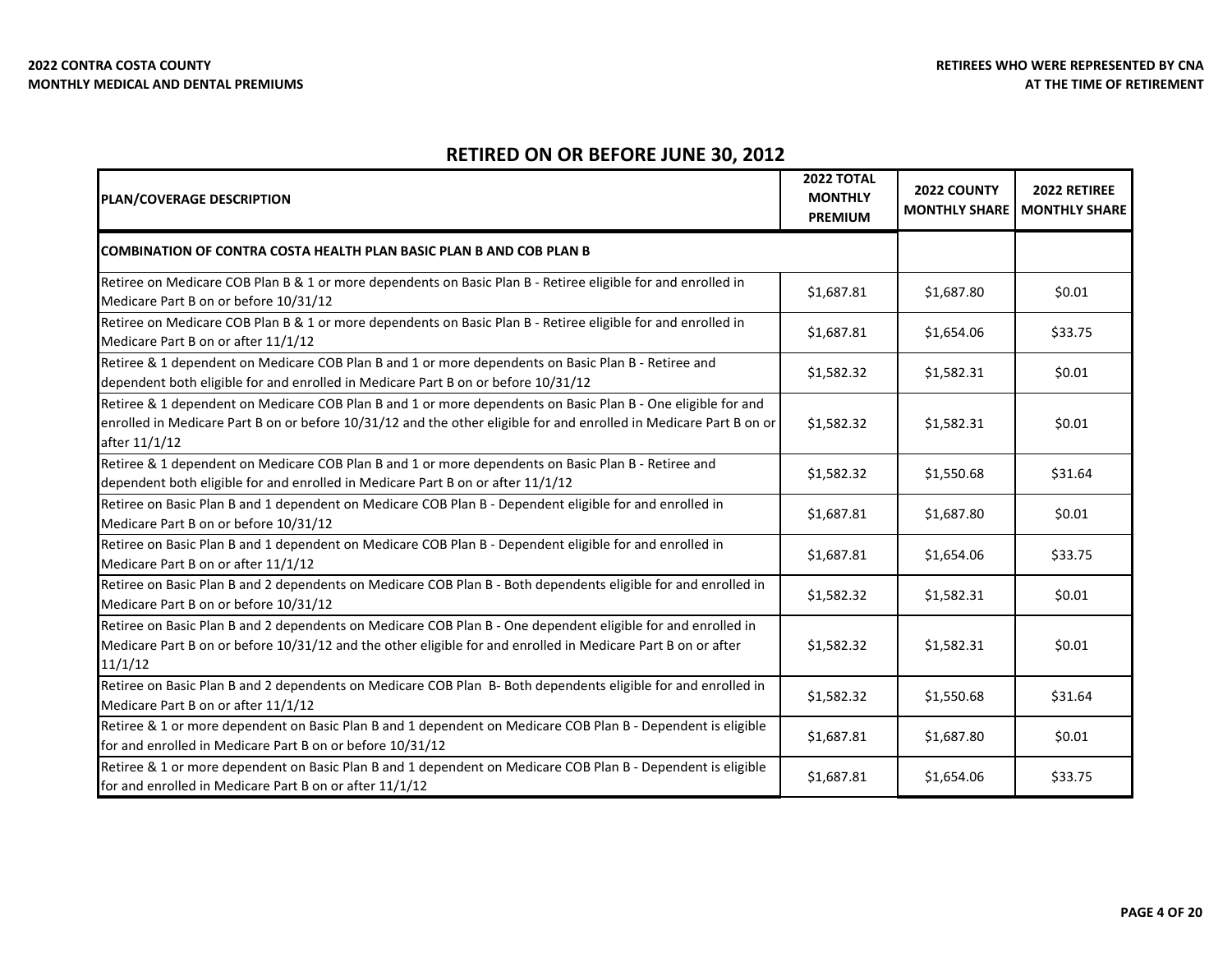| <b>PLAN/COVERAGE DESCRIPTION</b>                                                                                                                                                              | <b>2022 TOTAL</b><br><b>MONTHLY</b><br><b>PREMIUM</b> | 2022 COUNTY<br><b>MONTHLY SHARE</b> | 2022 RETIREE<br><b>MONTHLY SHARE</b> |
|-----------------------------------------------------------------------------------------------------------------------------------------------------------------------------------------------|-------------------------------------------------------|-------------------------------------|--------------------------------------|
| KAISER PERMANENTE - BASIC PLAN A                                                                                                                                                              |                                                       |                                     |                                      |
| Retiree on Basic Plan                                                                                                                                                                         | \$993.36                                              | \$794.69                            | \$198.67                             |
| Retiree and 1 or more dependents on Basic Plan                                                                                                                                                | \$2,314.54                                            | \$1,851.64                          | \$462.90                             |
| KAISER PERMANENTE SENIOR ADVANTAGE (KPSA) PLAN A                                                                                                                                              |                                                       |                                     |                                      |
| Retiree on KPSA Plan - Retiree eligible for and enrolled in Medicare Part B on or before 10/31/12                                                                                             | \$333.73                                              | \$333.72                            | \$0.01                               |
| Retiree on KPSA Plan - Retiree eligible for and enrolled in Medicare Part B on or after 11/1/12                                                                                               | \$333.73                                              | \$266.99                            | \$66.74                              |
| Retiree & 1 dependent on KPSA Plan - Retiree and dependent both eligible for and enrolled in Medicare Part B on<br>or before 10/31/12                                                         | \$901.31                                              | \$901.30                            | \$0.01                               |
| Retiree & 1 dependent on KPSA Plan - One eligible for and enrolled in Medicare Part B on or before 10/31/12 and<br>the other eligible for and enrolled in Medicare Part B on or after 11/1/12 | \$901.31                                              | \$830.05                            | \$71.26                              |
| Retiree & 1 dependent on KPSA Plan - Retiree and dependent both eligible for and enrolled in Medicare Part B on<br>or after 11/1/12                                                           | \$901.31                                              | \$721.05                            | \$180.26                             |
| Retiree & 2 dependents on KPSA Plan - Retiree and three dependents eligible for and enrolled in Medicare Part B<br>on or before 10/31/12                                                      | \$901.31                                              | \$901.30                            | \$0.01                               |
| Retiree & 2 dependents on KPSA Plan -One is eligible for and enrolled in Medicare Part B on or before 10/31/12<br>and two are eligible for and enroled in Medicare Part B on or after 11/1/12 | \$901.31                                              | \$830.05                            | \$71.26                              |
| Retiree & 2 dependents on KPSA Plan -Two are eligible for and enrolled in Medicare Part B on or before 10/31/12<br>and one is eligible for and enroled in Medicare Part B on or after 11/1/12 | \$901.31                                              | \$901.30                            | \$0.01                               |
| Retiree & 2 dependents on KPSA Plan - Retiree and both dependents eligible for and enrolled in Medicare Part B<br>on or after 11/1/12                                                         | \$901.31                                              | \$721.05                            | \$180.26                             |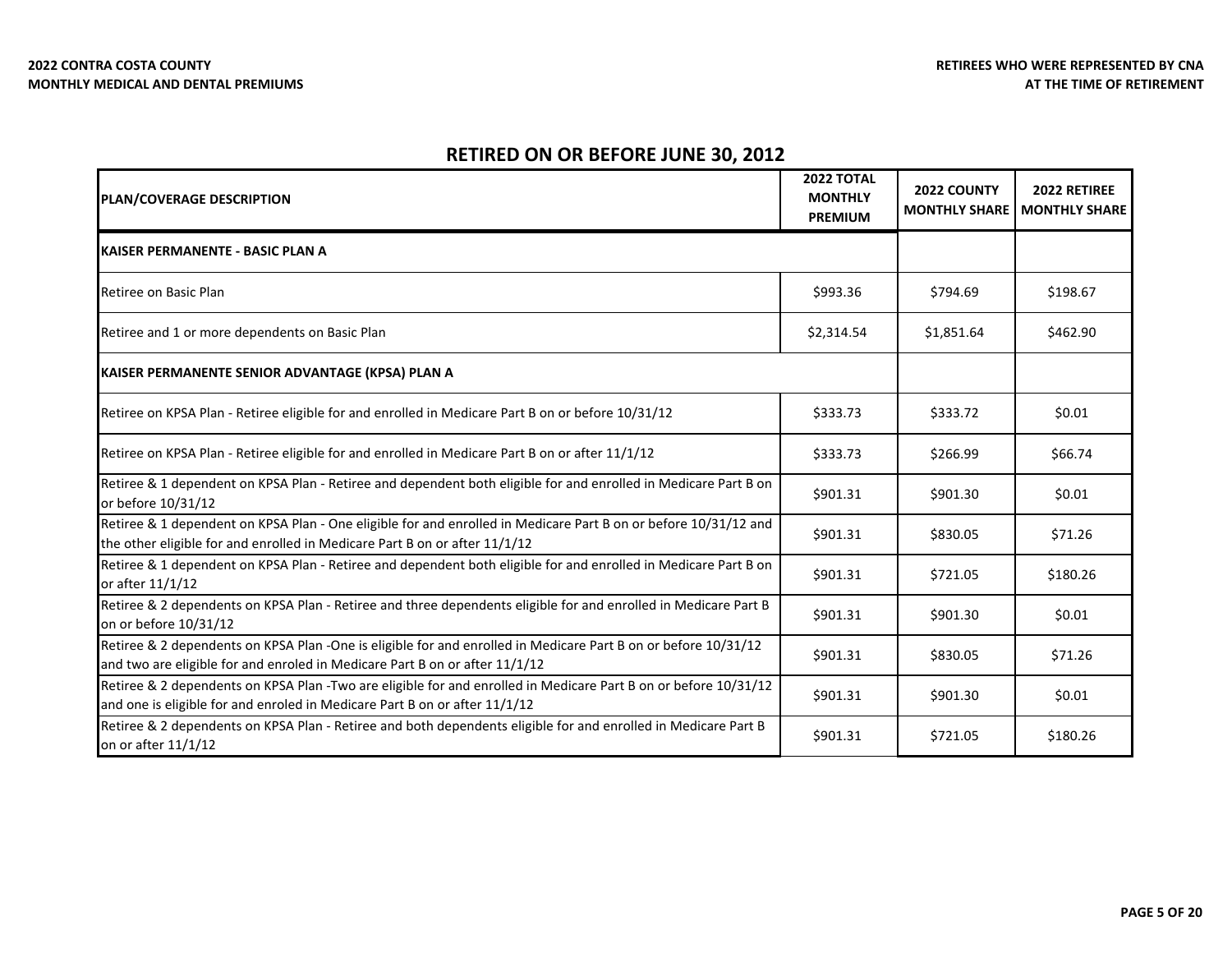| <b>PLAN/COVERAGE DESCRIPTION</b>                                                                                                                            | <b>2022 TOTAL</b><br><b>MONTHLY</b><br><b>PREMIUM</b> | 2022 COUNTY<br><b>MONTHLY SHARE</b> | 2022 RETIREE<br><b>MONTHLY SHARE</b> |
|-------------------------------------------------------------------------------------------------------------------------------------------------------------|-------------------------------------------------------|-------------------------------------|--------------------------------------|
| <b>COMBINATION OF KAISER BASIC PLAN AND KPSA PLAN A</b>                                                                                                     |                                                       |                                     |                                      |
| Retiree on KPSA Plan and 1 or more dependents on Basic Plan - Retiree eligible for and enrolled in Medicare Part<br>B on or before 10/31/12                 | \$1,654.91                                            | \$1,432.93                          | \$221.98                             |
| Retiree on KPSA Plan and 1 or more dependents on Basic Plan - Retiree eligible for and enrolled in Medicare Part<br>B on or after 11/1/12                   | \$1,654.91                                            | \$1,323.93                          | \$330.98                             |
| Retiree & 1 or more dependents on Basic Plan and 1 dependent on KPSA Plan - Dependent eligible for and<br>enrolled in Medicare Part B on or before 10/31/12 | \$1,560.94                                            | \$1,357.76                          | \$203.18                             |
| Retiree & 1 or more dependents on Basic Plan and 1 dependent on KPSA Plan - Dependent eligible for and<br>enrolled in Medicare Part B on or after 11/1/12   | \$1,560.94                                            | \$1,248.76                          | \$312.18                             |
| <b>KAISER PERMANENTE - BASIC PLAN B</b>                                                                                                                     |                                                       |                                     |                                      |
| Retiree on Basic Plan                                                                                                                                       | \$809.92                                              | \$647.94                            | \$161.98                             |
| Retiree and 1 or more dependents on Basic Plan                                                                                                              | \$1,887.12                                            | \$1,509.70                          | \$377.42                             |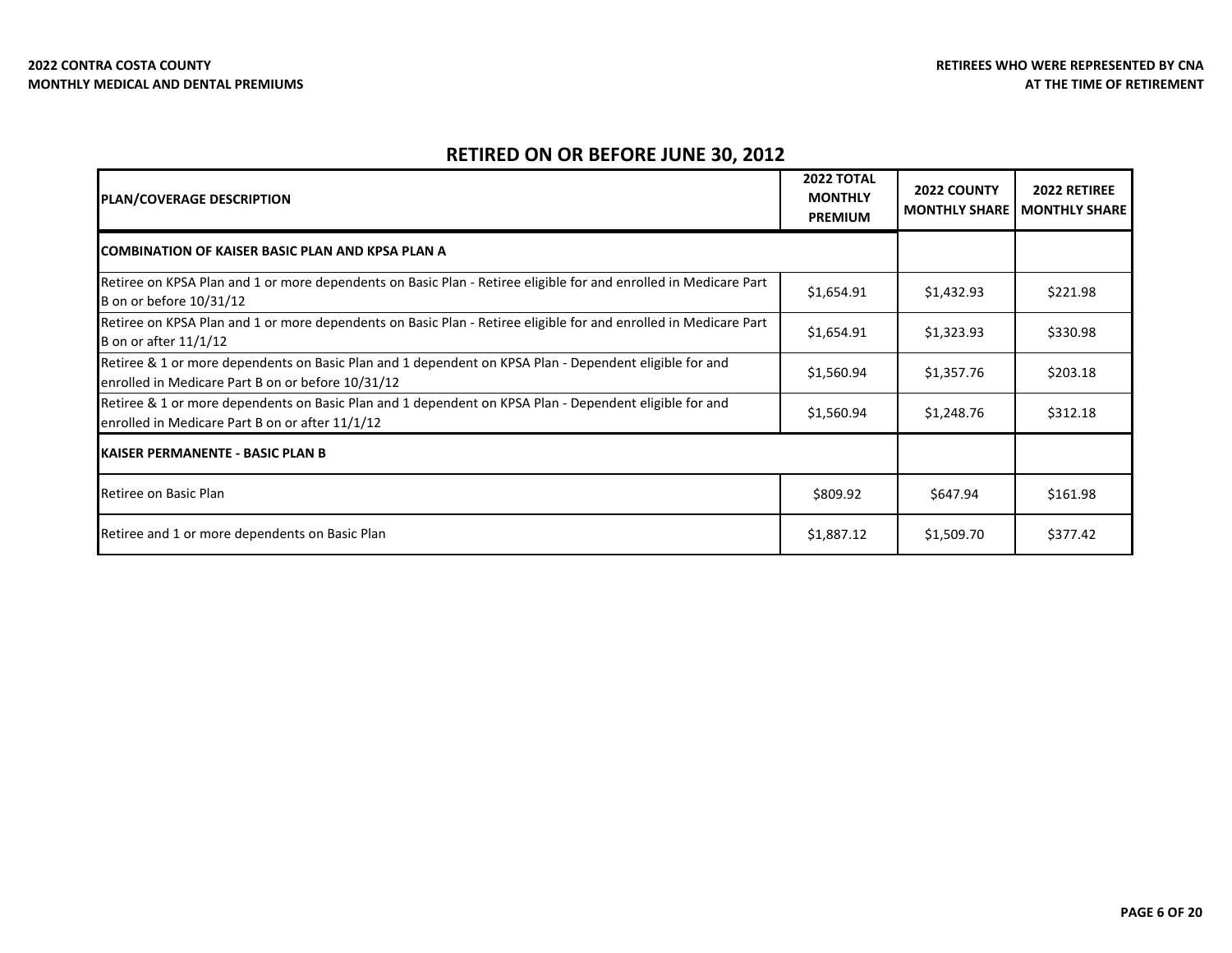| <b>PLAN/COVERAGE DESCRIPTION</b>                                                                                                                                                              | <b>2022 TOTAL</b><br><b>MONTHLY</b><br><b>PREMIUM</b> | 2022 COUNTY<br><b>MONTHLY SHARE</b> | 2022 RETIREE<br><b>MONTHLY SHARE</b> |
|-----------------------------------------------------------------------------------------------------------------------------------------------------------------------------------------------|-------------------------------------------------------|-------------------------------------|--------------------------------------|
| KAISER PERMANENTE SENIOR ADVANTAGE (KPSA) PLAN B                                                                                                                                              |                                                       |                                     |                                      |
| Retiree on KPSA Plan - Retiree eligible for and enrolled in Medicare Part B on or before 10/31/12                                                                                             | \$253.05                                              | \$253.04                            | \$0.01                               |
| Retiree on KPSA Plan - Retiree eligible for and enrolled in Medicare Part B on or after 11/1/12                                                                                               | \$253.05                                              | \$202.44                            | \$50.61                              |
| Retiree & 1 dependent on KPSA Plan - Retiree and dependent both eligible for and enrolled in Medicare Part B on<br>or before 10/31/12                                                         | \$683.27                                              | \$683.26                            | \$0.01                               |
| Retiree & 1 dependent on KPSA Plan - One eligible for and enrolled in Medicare Part B on or before 10/31/12 and<br>the other eligible for and enrolled in Medicare Part B on or after 11/1/12 | \$683.27                                              | \$655.62                            | \$27.65                              |
| Retiree & 1 dependent on KPSA Plan - Retiree and dependent both eligible for and enrolled in Medicare Part B on<br>or after 11/1/12                                                           | \$683.27                                              | \$546.62                            | \$136.65                             |
| Retiree & 2 dependents on KPSA Plan - Retiree and both dependents eligible for and enrolled in Medicare Part B<br>on or before 10/31/12                                                       | \$683.27                                              | \$683.26                            | \$0.01                               |
| Retiree & 2 dependents on KPSA Plan -One is eligible for and enrolled in Medicare Part B on or before 10/31/12<br>and two are eligible for and enroled in Medicare Part B on or after 11/1/12 | \$683.27                                              | \$655.62                            | \$27.65                              |
| Retiree & 2 dependents on KPSA Plan -Two are eligible for and enrolled in Medicare Part B on or before 10/31/12<br>and one is eligible for and enroled in Medicare Part B on or after 11/1/12 | \$683.27                                              | \$683.26                            | \$0.01                               |
| Retiree & 2 dependents on KPSA Plan - Retiree and both dependents eligible for and enrolled in Medicare Part B<br>on or after 11/1/12                                                         | \$683.27                                              | \$546.62                            | \$136.65                             |
| <b>COMBINATION OF KAISER BASIC PLAN AND KPSA PLAN B</b>                                                                                                                                       |                                                       |                                     |                                      |
| Retiree on KPSA Plan and 1 or more dependents on Basic Plan - Retiree eligible for and enrolled in Medicare Part<br>B on or before 10/31/12                                                   | \$1,330.25                                            | \$1,173.20                          | \$157.05                             |
| Retiree on KPSA Plan and 1 or more dependents on Basic Plan - Retiree eligible for and enrolled in Medicare Part<br><b>B</b> on or after 11/1/12                                              | \$1,330.25                                            | \$1,064.20                          | \$266.05                             |
| Retiree & 1 or more dependents on Basic Plan and 1 dependent on KPSA Plan - Dependent eligible for and<br>enrolled in Medicare Part B on or before 10/31/12                                   | \$1,240.14                                            | \$1,101.12                          | \$139.02                             |
| Retiree & 1 or more dependents on Basic Plan and 1 dependent on KPSA Plan - Dependent eligible for and<br>enrolled in Medicare Part B on or after 11/1/12                                     | \$1,240.14                                            | \$992.12                            | \$248.02                             |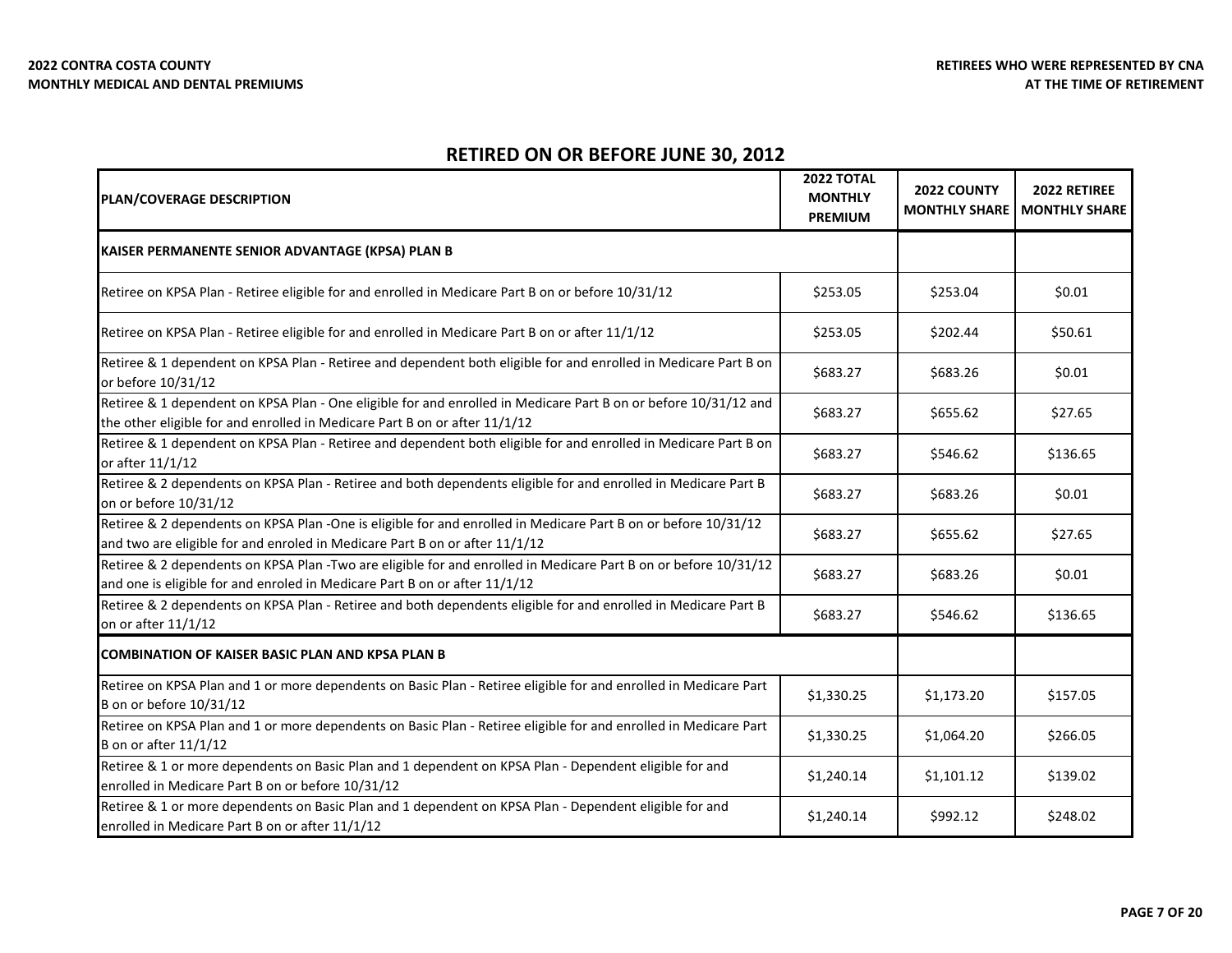| <b>PLAN/COVERAGE DESCRIPTION</b>                                                                                                                                                              | 2022 TOTAL<br><b>MONTHLY</b><br><b>PREMIUM</b> | 2022 COUNTY<br><b>MONTHLY SHARE</b> | 2022 RETIREE<br><b>MONTHLY SHARE</b> |
|-----------------------------------------------------------------------------------------------------------------------------------------------------------------------------------------------|------------------------------------------------|-------------------------------------|--------------------------------------|
| IHEALTH NET HMO PLAN - BASIC PLAN A                                                                                                                                                           |                                                |                                     |                                      |
| Retiree on Basic Plan                                                                                                                                                                         | \$1,985.33                                     | \$1,588.27                          | \$397.06                             |
| Retiree & 1 or more dependents on Basic Plan                                                                                                                                                  | \$4,864.06                                     | \$3,891.25                          | \$972.81                             |
| <b>HEALTH NET SENIORITY PLUS (HNSP) PLAN A</b>                                                                                                                                                |                                                |                                     |                                      |
| Retiree on HNSP Plan - Retiree eligible for and enrolled in Medicare Part B on or before 10/31/12                                                                                             | \$702.90                                       | \$671.32                            | \$31.58                              |
| Retiree on HNSP Plan - Retiree eligible for and enrolled in Medicare Part B on or after 11/1/12                                                                                               | \$702.90                                       | \$562.32                            | \$140.58                             |
| Retiree & 1 dependent on HNSP Plan - Retiree and dependent both eligible for and enrolled in Medicare Part B on<br>or before 10/31/12                                                         | \$1,405.80                                     | \$1,342.64                          | \$63.16                              |
| Retiree & 1 dependent on HNSP Plan - One eligible for and enrolled in Medicare Part B on or before 10/31/12 and<br>the other eligible for and enrolled in Medicare Part B on or after 11/1/12 | \$1,405.80                                     | \$1,233.64                          | \$172.16                             |
| Retiree & 1 dependent on HNSP Plan - Retiree and dependent both eligible for and enrolled in Medicare Part B on<br>or after 11/1/12                                                           | \$1,405.80                                     | \$1,124.64                          | \$281.16                             |
| Retiree & 2 dependents on HNSP Plan - Retiree and both dependents eligible for and enrolled in Medicare Part B<br>on or before 10/31/12                                                       | \$2,108.70                                     | \$2,013.96                          | \$94.74                              |
| Retiree & 2 dependents on HNSP Plan -One is eligible for and enrolled in Medicare Part B on or before 10/31/12<br>and two are eligible for and enroled in Medicare Part B on or after 11/1/12 | \$2,108.70                                     | \$1,795.96                          | \$312.74                             |
| Retiree & 2 dependents on HNSP Plan -Two are eligible for and enrolled in Medicare Part B on or before 10/31/12<br>and one is eligible for and enroled in Medicare Part B on or after 11/1/12 | \$2,108.70                                     | \$1,904.96                          | \$203.74                             |
| Retiree & 2 dependents on HNSP Plan - Retiree and both dependents eligible for and enrolled in Medicare Part B<br>on or after 11/1/12                                                         | \$2,108.70                                     | \$1,686.96                          | \$421.74                             |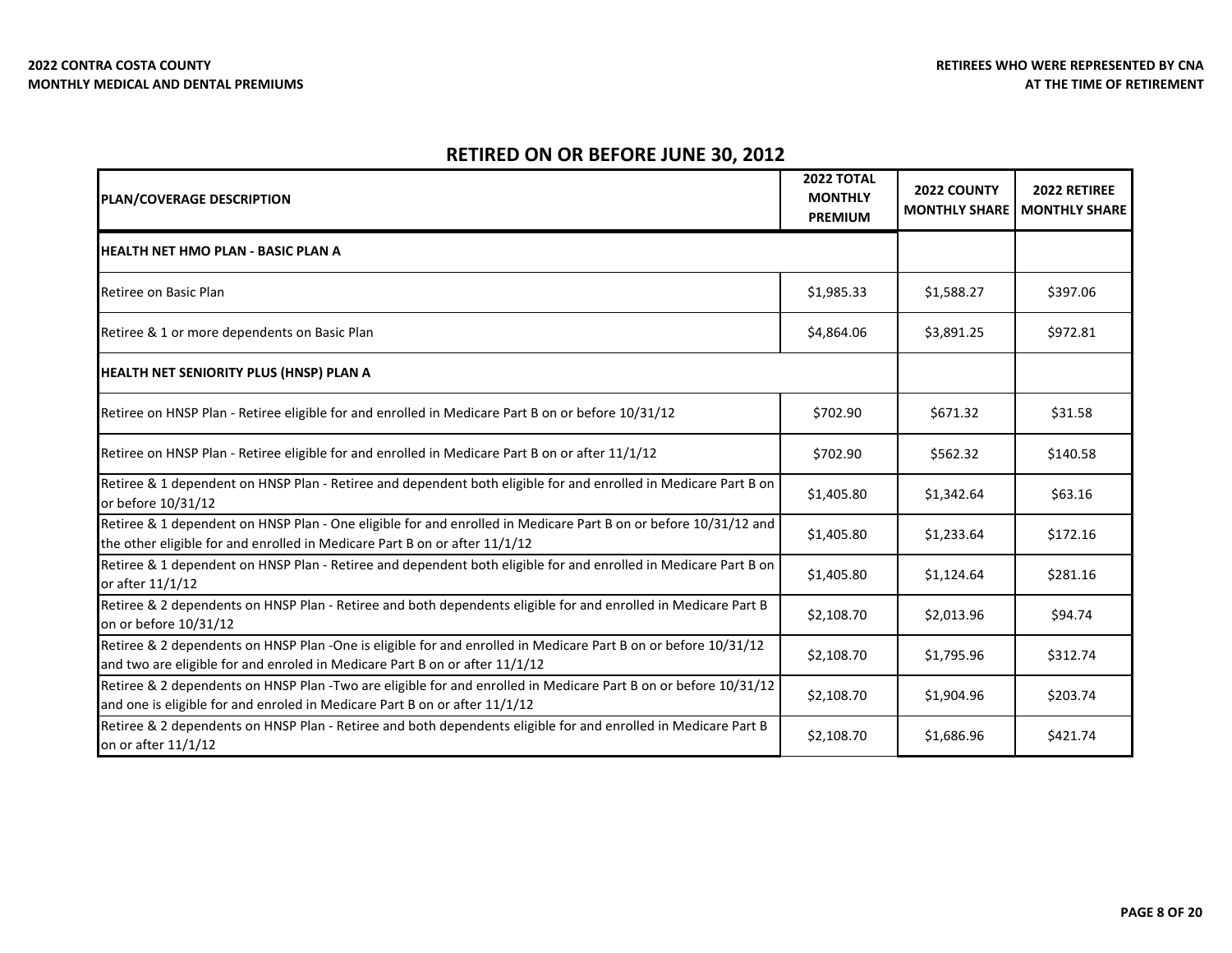| <b>PLAN/COVERAGE DESCRIPTION</b>                                                                                                                                                                                             | <b>2022 TOTAL</b><br><b>MONTHLY</b><br><b>PREMIUM</b> | 2022 COUNTY<br><b>MONTHLY SHARE</b> | 2022 RETIREE<br><b>MONTHLY SHARE</b> |
|------------------------------------------------------------------------------------------------------------------------------------------------------------------------------------------------------------------------------|-------------------------------------------------------|-------------------------------------|--------------------------------------|
| COMBINATION OF HEALTH NET BASIC PLAN AND HEALTH NET SENIORITY PLUS (HNSP) PLAN A                                                                                                                                             |                                                       |                                     |                                      |
| Retiree on HNSP Plan and 1 dependent on Basic Plan - Retiree is eligible for and enrolled in Medicare Part B on or<br>before 10/31/12                                                                                        | \$2,688.23                                            | \$2,259.59                          | \$428.64                             |
| Retiree on HNSP Plan and 1 dependent on Basic Plan - Retiree is eligible for and enrolled in Medicare Part B on or<br>after 11/1/12                                                                                          | \$2,688.23                                            | \$2,150.59                          | \$537.64                             |
| Retiree on HNSP Plan and 2 dependents on Basic Plan - Retiree is eligible for and enrolled in Medicare Part B on or<br>before 10/31/12                                                                                       | \$3,581.63                                            | \$2,974.31                          | \$607.32                             |
| Retiree on HNSP Plan and 2 dependents on Basic Plan - Retiree is eligible for and enrolled in Medicare Part B on or<br>after 11/1/12                                                                                         | \$3,581.63                                            | \$2,865.31                          | \$716.32                             |
| Retiree & 1 dependent on HNSP and 1 dependent on Basic Plan - Retiree and dependent are both eligible for and<br>enrolled in Medicare Part B on or before 10/31/12                                                           | \$3,391.13                                            | \$2,930.91                          | \$460.22                             |
| Retiree & 1 dependent on HNSP and 1 dependent on Basic Plan - One is eligible for and enrolled in Medicare Part<br>B on or before 10/31/12 and the other is eligible for and enrolled in Medicare Part B on or after 11/1/12 | \$3,391.13                                            | \$2,821.91                          | \$569.22                             |
| Retiree & 1 dependent on HNSP and 1 dependent on Basic Plan - Retiree and dependent are both eligible for and<br>enrolled in Medicare Part B on or after 11/1/12                                                             | \$3,391.13                                            | \$2,712.91                          | \$678.22                             |
| Retiree on Basic Plan and 1 dependent on HNSP - Dependent is eligible for and enrolled in Medicare Part B on or<br>before 10/31/12                                                                                           | \$2,688.23                                            | \$2,259.59                          | \$428.64                             |
| Retiree on Basic Plan and 1 dependent on HNSP - Dependent is eligible for and enrolled in Medicare Part B on or<br>after 11/1/12                                                                                             | \$2,688.23                                            | \$2,150.59                          | \$537.64                             |
| Retiree & 1 dependent on Basic Plan and 1 dependent on HNSP - Dependent is eligible for and enrolled in<br>Medicare Part B on or before 10/31/12                                                                             | \$3,581.63                                            | \$2,974.31                          | \$607.32                             |
| Retiree & 1 dependent on Basic Plan and 1 dependent on HNSP - Dependent is eligible for and enrolled in<br>Medicare Part B on or after 11/1/12                                                                               | \$3,581.63                                            | \$2,865.31                          | \$716.32                             |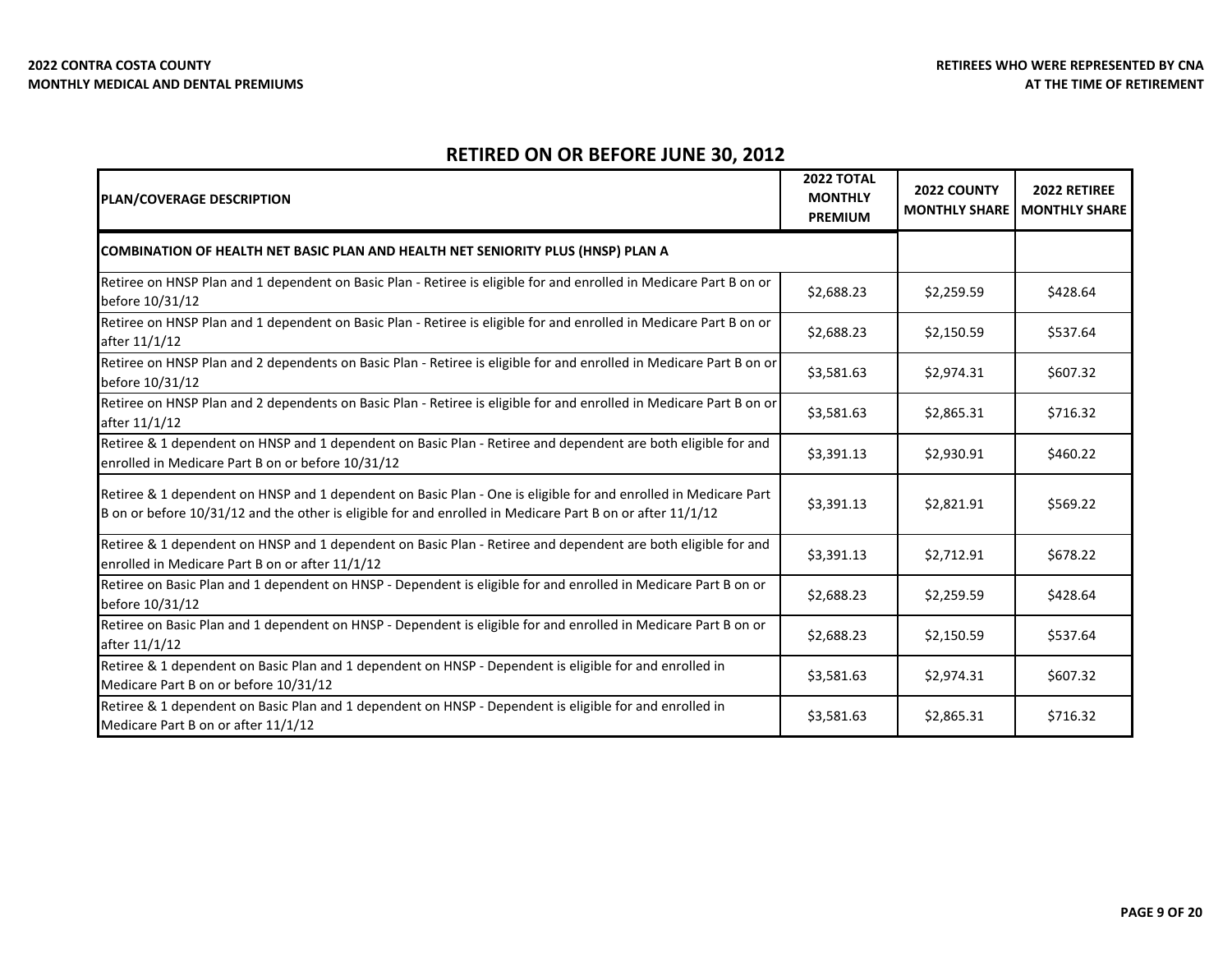| <b>PLAN/COVERAGE DESCRIPTION</b>                                                                                                                                                               | <b>2022 TOTAL</b><br><b>MONTHLY</b><br><b>PREMIUM</b> | 2022 COUNTY<br><b>MONTHLY SHARE</b> | 2022 RETIREE<br><b>MONTHLY SHARE</b> |
|------------------------------------------------------------------------------------------------------------------------------------------------------------------------------------------------|-------------------------------------------------------|-------------------------------------|--------------------------------------|
| <b>HEALTH NET MEDICARE COORDINATION OF BENEFITS (HNCOB) PLAN A</b>                                                                                                                             |                                                       |                                     |                                      |
| Retiree on HNCOB Plan - Retiree eligible for and enrolled in Medicare Part B on or before 10/31/12                                                                                             | \$910.65                                              | \$837.52                            | \$73.13                              |
| Retiree on HNCOB Plan - Retiree eligible for and enrolled in Medicare Part B on or after 11/1/12                                                                                               | \$910.65                                              | \$728.52                            | \$182.13                             |
| Retiree & 1 dependent (2 on HNCOB) - Both are eligible for and enrolled in Medicare Part B on or before 10/31/12                                                                               | \$1,821.30                                            | \$1,675.04                          | \$146.26                             |
| Retiree & 1 dependent (2 on HNCOB) - One is eligible for and enrolled in Medicare Part B on or before 10/31/12<br>and one is eligible for and enrolled in Medicare Part B on or after 11/1/12  | \$1,821.30                                            | \$1,566.04                          | \$255.26                             |
| Retiree & 1 dependent (2 on HNCOB) - Both are eligible for and enrolled in Medicare Part B on or after 11/1/12                                                                                 | \$1,821.30                                            | \$1,457.04                          | \$364.26                             |
| Retiree & 2 dependents on HNCOB Plan - Retiree and both dependents eligible for and enrolled in Medicare Part<br>B on or before 10/31/12                                                       | \$2,731.95                                            | \$2,512.56                          | \$219.39                             |
| Retiree & 2 dependents on HNCOB Plan -One is eligible for and enrolled in Medicare Part B on or before 10/31/12<br>and two are eligible for and enroled in Medicare Part B on or after 11/1/12 | \$2,731.95                                            | \$2,294.56                          | \$437.39                             |
| Retiree & 2 dependents on HNCOB Plan -Two are eligible for and enrolled in Medicare Part B on or before<br>10/31/12 and one is eligible for and enroled in Medicare Part B on or after 11/1/12 | \$2,731.95                                            | \$2,403.56                          | \$328.39                             |
| Retiree & 2 dependents on HNCOB Plan - Retiree and both dependents eligible for and enrolled in Medicare Part<br><b>B</b> on or after 11/1/12                                                  | \$2,731.95                                            | \$2,185.56                          | \$546.39                             |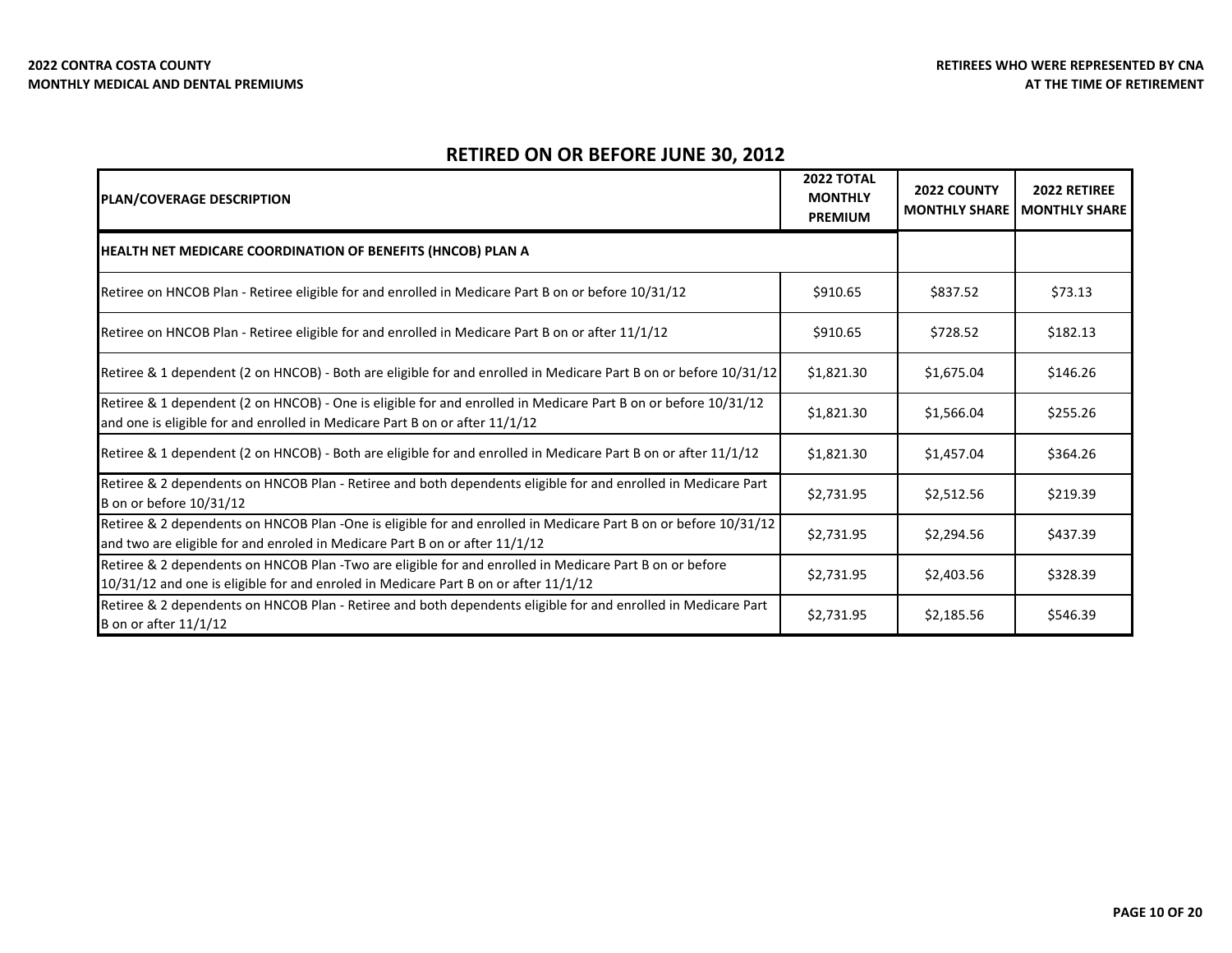| <b>PLAN/COVERAGE DESCRIPTION</b>                                                                                                                                                                                              | <b>2022 TOTAL</b><br><b>MONTHLY</b><br><b>PREMIUM</b> | 2022 COUNTY<br><b>MONTHLY SHARE</b> | 2022 RETIREE<br><b>MONTHLY SHARE</b> |
|-------------------------------------------------------------------------------------------------------------------------------------------------------------------------------------------------------------------------------|-------------------------------------------------------|-------------------------------------|--------------------------------------|
| COMBINATION OF HEALTH NET BASIC PLAN AND HEALTH NET MEDICARE COORDINATION OF BENEFITS<br>(HNCOB) PLAN A                                                                                                                       |                                                       |                                     |                                      |
| Retiree on HNCOB Plan and 1 dependent on Basic Plan - Retiree is eligible for and enrolled in Medicare Part B on<br>or before 10/31/12                                                                                        | \$2.895.98                                            | \$2,425.79                          | \$470.19                             |
| Retiree on HNCOB Plan and 1 dependent on Basic Plan - Retiree is eligible for and enrolled in Medicare Part B on<br>or after 11/1/12                                                                                          | \$2,895.98                                            | \$2,316.79                          | \$579.19                             |
| Retiree on HNCOB Plan and 2 dependents on Basic Plan - Retiree is eligible for and enrolled in Medicare Part B on<br>or before 10/31/12                                                                                       | \$3,789.38                                            | \$3,140.51                          | \$648.87                             |
| Retiree on HNCOB Plan and 2 dependents on Basic Plan - Retiree is eligible for and enrolled in Medicare Part B on<br>or after 11/1/12                                                                                         | \$3,789.38                                            | \$3,031.51                          | \$757.87                             |
| Retiree & 1 dependent on HNCOB and 1 dependent on Basic Plan - Retiree and dependent are both eligible for<br>and enrolled in Medicare Part B on or before 10/31/12                                                           | \$3,806.63                                            | \$3,263.31                          | \$543.32                             |
| Retiree & 1 dependent on HNCOB and 1 dependent on Basic Plan - One is eligible for and enrolled in Medicare<br>Part B on or before 10/31/12 and the other is eligible for and enrolled in Medicare Part B on or after 11/1/12 | \$3,806.63                                            | \$3,154.31                          | \$652.32                             |
| Retiree & 1 dependent on HNCOB and 1 dependent on Basic Plan - Retiree and dependent are both eligible for<br>and enrolled in Medicare Part B on or after 11/1/12                                                             | \$3,806.63                                            | \$3,045.31                          | \$761.32                             |
| Retiree on Basic Plan and 1 dependent on HNCOB - Dependent is eligible for and enrolled in Medicare Part B on or<br>before 10/31/12                                                                                           | \$2,895.98                                            | \$2,425.79                          | \$470.19                             |
| Retiree on Basic Plan and 1 dependent on HNCOB - Dependent is eligible for and enrolled in Medicare Part B on or<br>after 11/1/12                                                                                             | \$2,895.98                                            | \$2,316.79                          | \$579.19                             |
| Retiree & 1 dependent on Basic Plan and 1 dependent on HNCOB - Dependent is eligible for and enrolled in<br>Medicare Part B on or before 10/31/12                                                                             | \$3,789.38                                            | \$3,140.51                          | \$648.87                             |
| Retiree & 1 dependent on Basic Plan and 1 dependent on HNCOB - Dependent is eligible for and enrolled in<br>Medicare Part B on or after 11/1/12                                                                               | \$3,789.38                                            | \$3,031.51                          | \$757.87                             |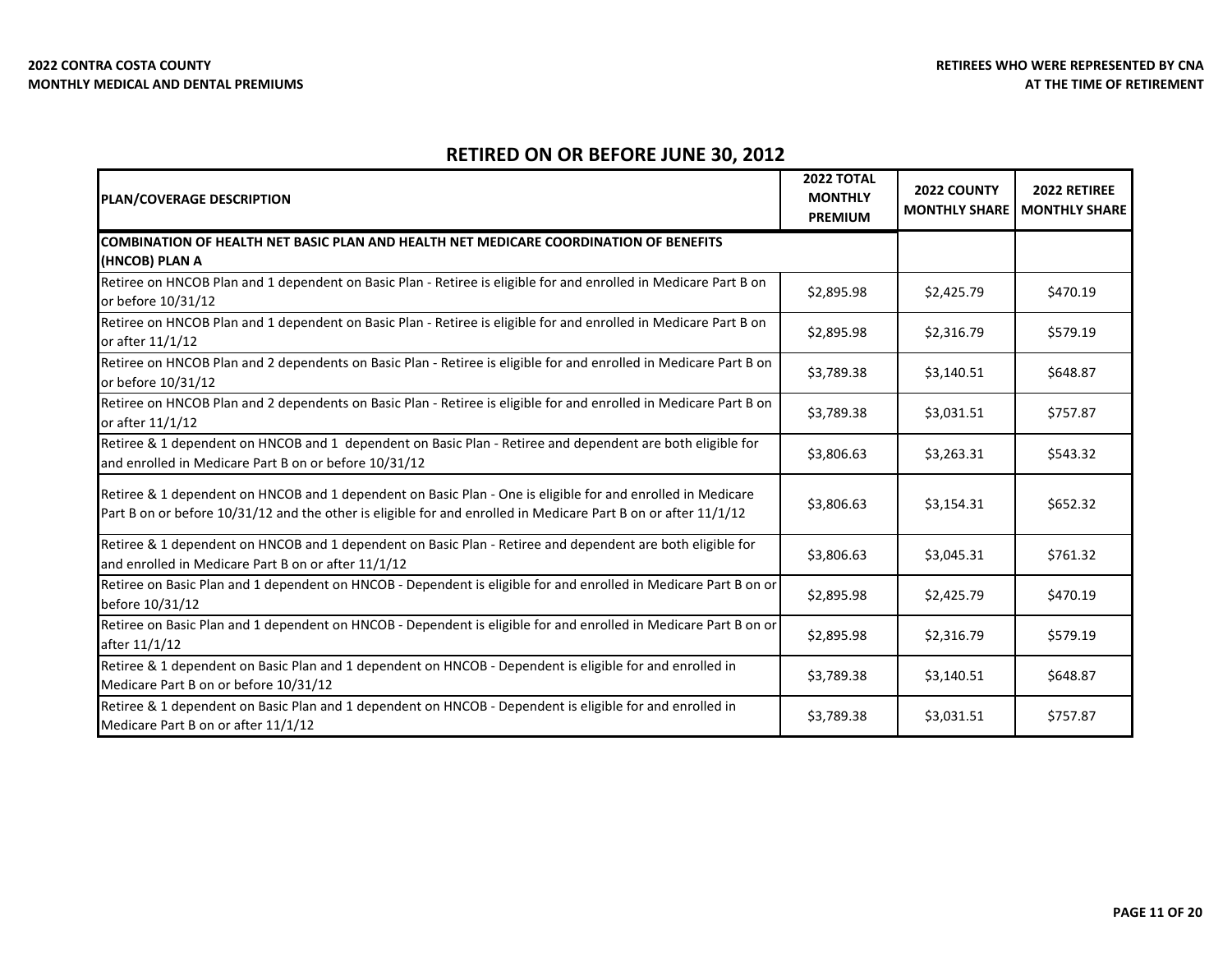| PLAN/COVERAGE DESCRIPTION                                                                                                                                                                               | 2022 TOTAL<br><b>MONTHLY</b><br><b>PREMIUM</b> | <b>2022 COUNTY</b><br><b>MONTHLY SHARE</b> | <b>2022 RETIREE</b><br><b>MONTHLY SHARE</b> |
|---------------------------------------------------------------------------------------------------------------------------------------------------------------------------------------------------------|------------------------------------------------|--------------------------------------------|---------------------------------------------|
| COMBINATION OF HEALTH NET SENIORITY PLUS (HNSP) PLAN AND HEALTH NET MEDICARE COORDINATION OF<br><b>BENEFITS (HNCOB) PLAN A</b>                                                                          |                                                |                                            |                                             |
| Retiree on HNSP and dependent on HNCOB - Both are eligible for and enrolled in Medicare Part B on or before<br>10/31/12                                                                                 | \$1,613.55                                     | \$1,508.84                                 | \$104.71                                    |
| Retiree on HNSP and dependent on HNCOB - One is eligible for and enrolled in Medicare Part B on or before<br>10/31/12 and the other is eligible for and enrolled in Medicare Part B on or after 11/1/12 | \$1,613.55                                     | \$1,399.84                                 | \$213.71                                    |
| Retiree on HNSP and dependent on HNCOB - Both are eligible for and enrolled in Medicare Part B on or after<br>11/1/12                                                                                   | \$1,613.55                                     | \$1,290.84                                 | \$322.71                                    |
| Retiree on HNCOB and dependent on HNSP - Both are eligible for and enrolled in Medicare Part B on or before<br>10/31/12                                                                                 | \$1,613.55                                     | \$1,508.84                                 | \$104.71                                    |
| Retiree on HNCOB and dependent on HNSP - One is eligible for and enrolled in Medicare Part B on or before<br>10/31/12 and the other is eligible for and enrolled in Medicare Part B on or after 11/1/12 | \$1,613.55                                     | \$1,399.84                                 | \$213.71                                    |
| Retiree on HNCOB and dependent on HNSP - Both are eligible for and enrolled in Medicare Part B on or after<br>11/1/12                                                                                   | \$1,613.55                                     | \$1,290.84                                 | \$322.71                                    |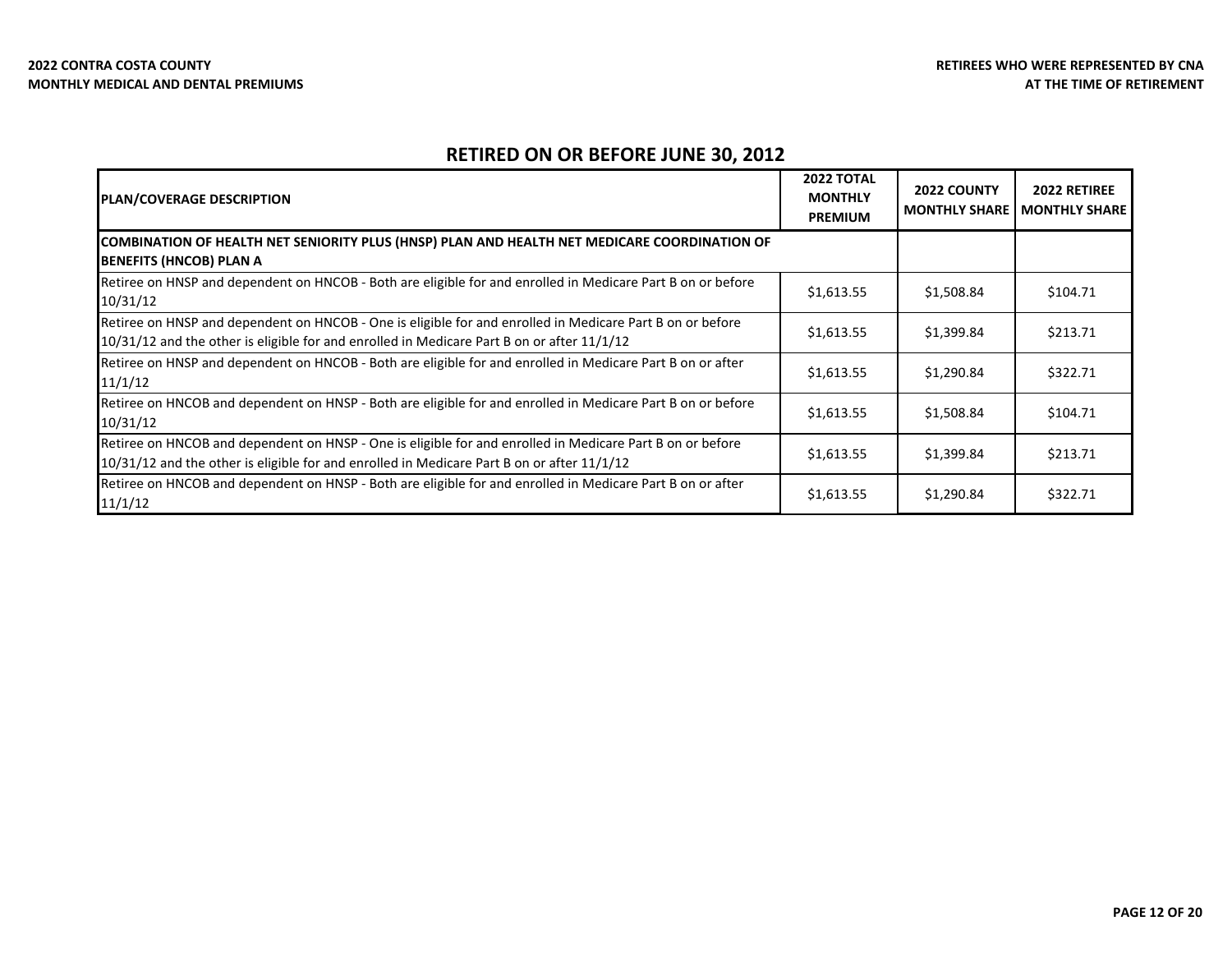| <b>PLAN/COVERAGE DESCRIPTION</b>                                                                                                                                                              | <b>2022 TOTAL</b><br><b>MONTHLY</b><br><b>PREMIUM</b> | 2022 COUNTY<br><b>MONTHLY SHARE</b> | 2022 RETIREE<br><b>MONTHLY SHARE</b> |
|-----------------------------------------------------------------------------------------------------------------------------------------------------------------------------------------------|-------------------------------------------------------|-------------------------------------|--------------------------------------|
| IHEALTH NET HMO PLAN - BASIC PLAN B                                                                                                                                                           |                                                       |                                     |                                      |
| Retiree on Basic Plan                                                                                                                                                                         | \$1,380.56                                            | \$1,104.45                          | \$276.11                             |
| Retiree & 1 or more dependents on Basic Plan                                                                                                                                                  | \$3,382.37                                            | \$2,705.90                          | \$676.47                             |
| <b>HEALTH NET SENIORITY PLUS (HNSP) PLAN B</b>                                                                                                                                                |                                                       |                                     |                                      |
| Retiree on HNSP Plan - Retiree eligible for and enrolled in Medicare Part B on or before 10/31/12                                                                                             | \$590.09                                              | \$581.08                            | \$9.01                               |
| Retiree on HNSP Plan - Retiree eligible for and enrolled in Medicare Part B on or after 11/1/12                                                                                               | \$590.09                                              | \$472.08                            | \$118.01                             |
| Retiree & 1 dependent on HNSP Plan - Retiree and dependent both eligible for and enrolled in Medicare Part B on<br>or before 10/31/12                                                         | \$1,180.18                                            | \$1,162.15                          | \$18.03                              |
| Retiree & 1 dependent on HNSP Plan - One eligible for and enrolled in Medicare Part B on or before 10/31/12 and<br>the other eligible for and enrolled in Medicare Part B on or after 11/1/12 | \$1,180.18                                            | \$1,053.15                          | \$127.03                             |
| Retiree & 1 dependent on HNSP Plan - Retiree and dependent both eligible for and enrolled in Medicare Part B on<br>or after 11/1/12                                                           | \$1,180.18                                            | \$944.15                            | \$236.03                             |
| Retiree & 2 dependents on HNSP Plan - Retiree and both dependents eligible for and enrolled in Medicare Part B<br>on or before 10/31/12                                                       | \$1,770.27                                            | \$1,743.22                          | \$27.05                              |
| Retiree & 2 dependents on HNSP Plan -One is eligible for and enrolled in Medicare Part B on or before 10/31/12<br>and two are eligible for and enroled in Medicare Part B on or after 11/1/12 | \$1,770.27                                            | \$1,525.22                          | \$245.05                             |
| Retiree & 2 dependents on HNSP Plan -Two are eligible for and enrolled in Medicare Part B on or before 10/31/12<br>and one is eligible for and enroled in Medicare Part B on or after 11/1/12 | \$1,770.27                                            | \$1,634.22                          | \$136.05                             |
| Retiree & 2 dependents on HNSP Plan - Retiree and both dependents eligible for and enrolled in Medicare Part B<br>on or after 11/1/12                                                         | \$1,770.27                                            | \$1,416.22                          | \$354.05                             |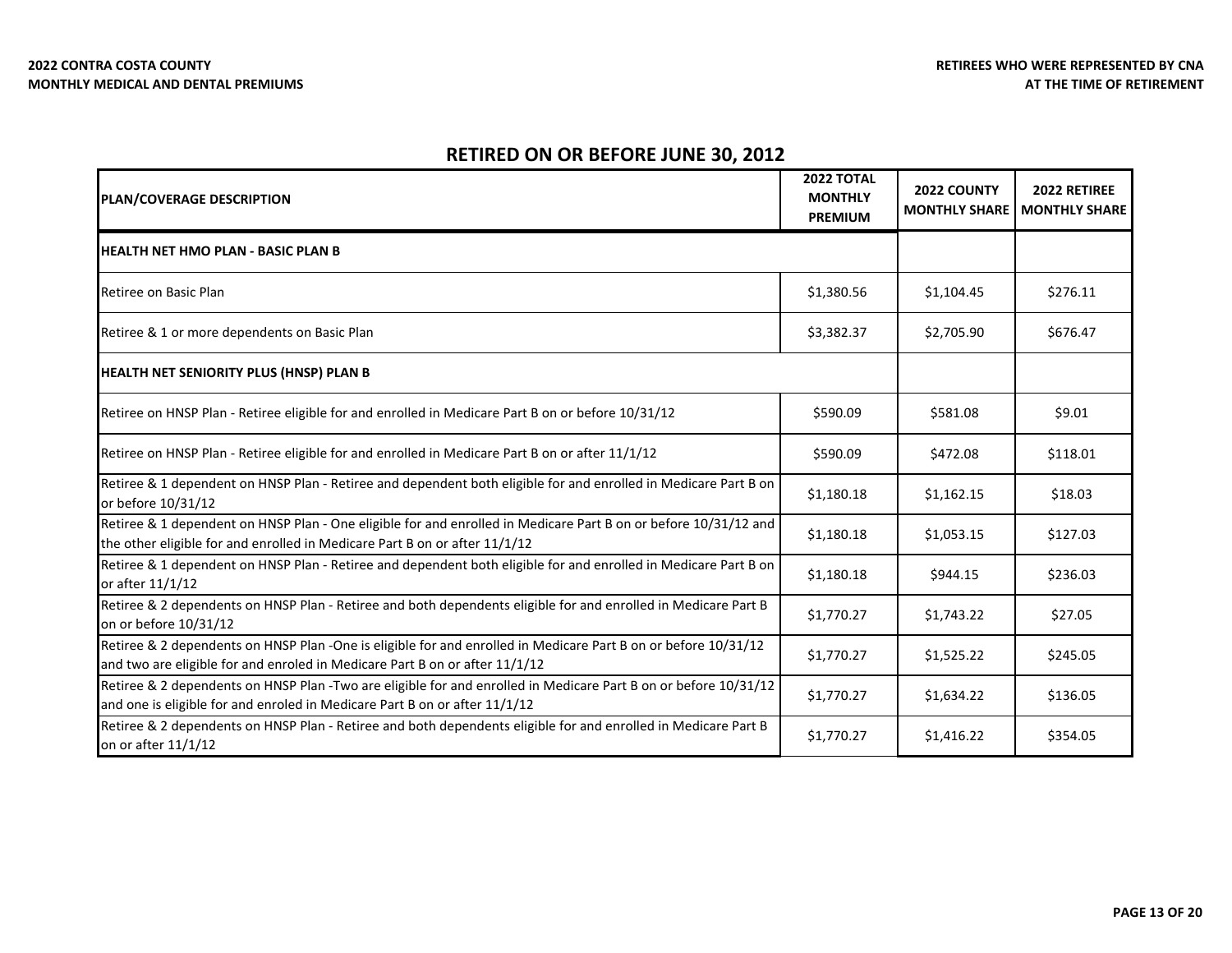| PLAN/COVERAGE DESCRIPTION                                                                                                                                                                                                    | <b>2022 TOTAL</b><br><b>MONTHLY</b><br><b>PREMIUM</b> | 2022 COUNTY<br><b>MONTHLY SHARE</b> | 2022 RETIREE<br><b>MONTHLY SHARE</b> |
|------------------------------------------------------------------------------------------------------------------------------------------------------------------------------------------------------------------------------|-------------------------------------------------------|-------------------------------------|--------------------------------------|
| <b>COMBINATION OF HEALTH NET BASIC PLAN AND HEALTH NET SENIORITY PLUS (HNSP) PLAN B</b>                                                                                                                                      |                                                       |                                     |                                      |
| Retiree on HNSP Plan and 1 dependent on Basic Plan - Retiree is eligible for and enrolled in Medicare Part B on or<br>before 10/31/12                                                                                        | \$1,970.65                                            | \$1,685.52                          | \$285.13                             |
| Retiree on HNSP Plan and 1 dependent on Basic Plan - Retiree is eligible for and enrolled in Medicare Part B on or<br>after 11/1/12                                                                                          | \$1,970.65                                            | \$1,576.52                          | \$394.13                             |
| Retiree on HNSP Plan and 2 dependents on Basic Plan - Retiree is eligible for and enrolled in Medicare Part B on or<br>before 10/31/12                                                                                       | \$2,591.90                                            | \$2,182.52                          | \$409.38                             |
| Retiree on HNSP Plan and 2 dependents on Basic Plan - Retiree is eligible for and enrolled in Medicare Part B on or<br>after 11/1/12                                                                                         | \$2,591.90                                            | \$2,073.52                          | \$518.38                             |
| Retiree & 1 dependent on HNSP and 1 dependent on Basic Plan - Retiree and dependent are both eligible for and<br>enrolled in Medicare Part B on or before 10/31/12                                                           | \$2,560.74                                            | \$2,266.60                          | \$294.14                             |
| Retiree & 1 dependent on HNSP and 1 dependent on Basic Plan - One is eligible for and enrolled in Medicare Part<br>B on or before 10/31/12 and the other is eligible for and enrolled in Medicare Part B on or after 11/1/12 | \$2,560.74                                            | \$2,157.60                          | \$403.14                             |
| Retiree & 1 dependent on HNSP and 1 dependnet on Basic Plan - Retiree and dependent are both eligible for and<br>enrolled in Medicare Part B on or after 11/1/12                                                             | \$2,560.74                                            | \$2,048.60                          | \$512.14                             |
| Retiree on Basic Plan and 1 dependent on HNSP - Dependent is eligible for and enrolled in Medicare Part B on or<br>before 10/31/12                                                                                           | \$1,970.65                                            | \$1,685.52                          | \$285.13                             |
| Retiree on Basic Plan and 1 dependent on HNSP - Dependent is eligible for and enrolled in Medicare Part B on or<br>after 11/1/12                                                                                             | \$1,970.65                                            | \$1,576.52                          | \$394.13                             |
| Retiree & 1 dependent on Basic Plan and 1 dependent on HNSP - Dependent is eligible for and enrolled in<br>Medicare Part B on or before 10/31/12                                                                             | \$2,591.90                                            | \$2,182.52                          | \$409.38                             |
| Retiree & 1 dependent on Basic Plan and 1 dependent on HNSP - Dependent is eligible for and enrolled in<br>Medicare Part B on or after 11/1/12                                                                               | \$2,591.90                                            | \$2,073.52                          | \$518.38                             |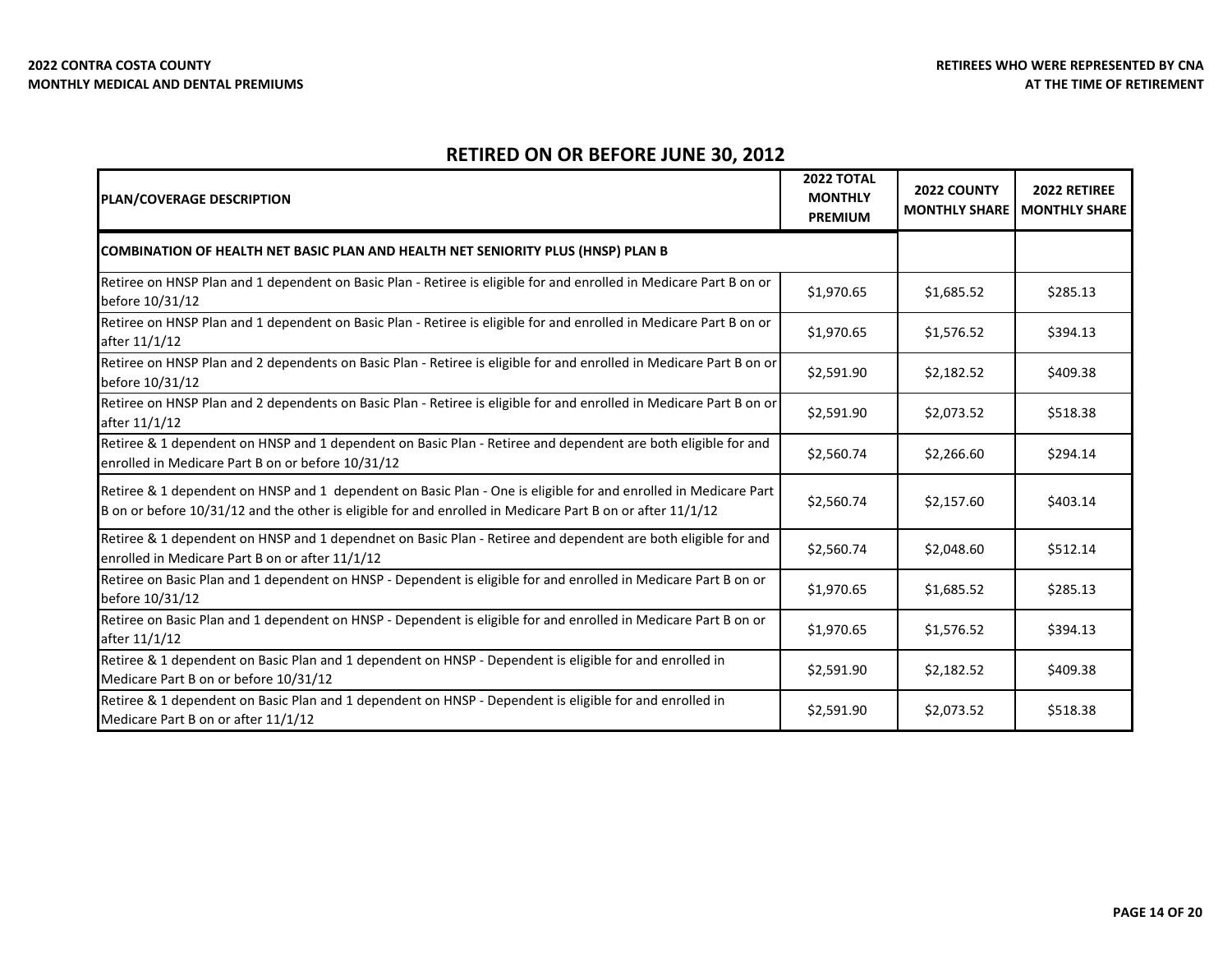| <b>PLAN/COVERAGE DESCRIPTION</b>                                                                                                                                                               | <b>2022 TOTAL</b><br><b>MONTHLY</b><br><b>PREMIUM</b> | <b>2022 COUNTY</b><br><b>MONTHLY SHARE</b> | 2022 RETIREE<br><b>MONTHLY SHARE</b> |
|------------------------------------------------------------------------------------------------------------------------------------------------------------------------------------------------|-------------------------------------------------------|--------------------------------------------|--------------------------------------|
| <b>HEALTH NET MEDICARE COORDINATION OF BENEFITS (HNCOB) PLAN B</b>                                                                                                                             |                                                       |                                            |                                      |
| Retiree on HNCOB Plan - Retiree eligible for and enrolled in Medicare Part B on or before 10/31/12                                                                                             | \$846.66                                              | \$786.33                                   | \$60.33                              |
| Retiree on HNCOB Plan - Retiree eligible for and enrolled in Medicare Part B on or after 11/1/12                                                                                               | \$846.66                                              | \$677.33                                   | \$169.33                             |
| Retiree & 1 dependent (2 on HNCOB) - Both are eligible for and enrolled in Medicare Part B on or before 10/31/12                                                                               | \$1,693.32                                            | \$1,572.66                                 | \$120.66                             |
| Retiree & 1 dependent (2 on HNCOB) - One is eligible for and enrolled in Medicare Part B on or before 10/31/12<br>and one is eligible for and enrolled in Medicare Part B on or after 11/1/12  | \$1,693.32                                            | \$1,463.66                                 | \$229.66                             |
| Retiree & 1 dependent (2 on HNCOB) - Both are eligible for and enrolled in Medicare Part B on or after 11/1/12                                                                                 | \$1,693.32                                            | \$1,354.66                                 | \$338.66                             |
| Retiree & 2 dependents on HNCOB Plan - Retiree and both dependents eligible for and enrolled in Medicare Part<br>B on or before 10/31/12                                                       | \$2,539.98                                            | \$2,358.99                                 | \$180.99                             |
| Retiree & 2 dependents on HNCOB Plan -One is eligible for and enrolled in Medicare Part B on or before 10/31/12<br>and two are eligible for and enroled in Medicare Part B on or after 11/1/12 | \$2,539.98                                            | \$2,140.99                                 | \$398.99                             |
| Retiree & 2 dependents on HNCOB Plan -Two are eligible for and enrolled in Medicare Part B on or before<br>10/31/12 and one is eligible for and enroled in Medicare Part B on or after 11/1/12 | \$2,539.98                                            | \$2,249.99                                 | \$289.99                             |
| Retiree & 2 dependents on HNCOB Plan - Retiree and both dependents eligible for and enrolled in Medicare Part<br>B on or after 11/1/12                                                         | \$2,539.98                                            | \$2,031.99                                 | \$507.99                             |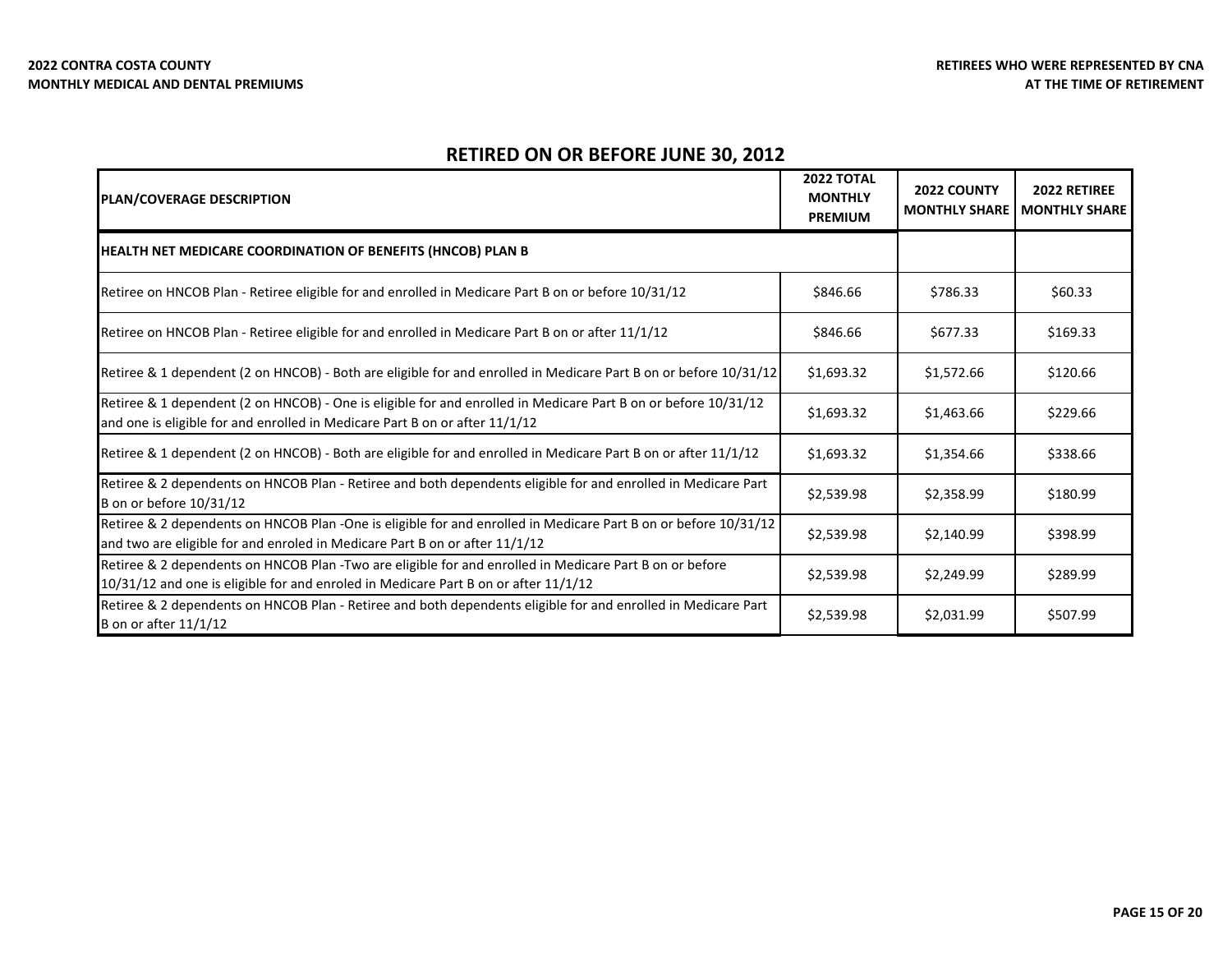| <b>PLAN/COVERAGE DESCRIPTION</b>                                                                                                                                                                                              | <b>2022 TOTAL</b><br><b>MONTHLY</b><br><b>PREMIUM</b> | 2022 COUNTY<br><b>MONTHLY SHARE</b> | 2022 RETIREE<br><b>MONTHLY SHARE</b> |
|-------------------------------------------------------------------------------------------------------------------------------------------------------------------------------------------------------------------------------|-------------------------------------------------------|-------------------------------------|--------------------------------------|
| COMBINATION OF HEALTH NET BASIC PLAN AND HEALTH NET MEDICARE COORDINATION OF BENEFITS<br>(HNCOB) PLAN B                                                                                                                       |                                                       |                                     |                                      |
| Retiree on HNCOB Plan and 1 dependent on Basic Plan - Retiree is eligible for and enrolled in Medicare Part B on<br>or before 10/31/12                                                                                        | \$2,227.22                                            | \$1,890.78                          | \$336.44                             |
| Retiree on HNCOB Plan and 1 dependent on Basic Plan - Retiree is eligible for and enrolled in Medicare Part B on<br>or after 11/1/12                                                                                          | \$2,227.22                                            | \$1,781.78                          | \$445.44                             |
| Retiree on HNCOB Plan and 2 dependents on Basic Plan - Retiree is eligible for and enrolled in Medicare Part B on<br>or before 10/31/12                                                                                       | \$2,848.47                                            | \$2,387.78                          | \$460.69                             |
| Retiree on HNCOB Plan and 2 dependents on Basic Plan - Retiree is eligible for and enrolled in Medicare Part B on<br>or after 11/1/12                                                                                         | \$2,848.47                                            | \$2,278.78                          | \$569.69                             |
| Retiree & 1 dependent on HNCOB and 1 dependent on Basic Plan - Retiree and dependent are both eligible for<br>and enrolled in Medicare Part B on or before 10/31/12                                                           | \$3,073.88                                            | \$2,677.11                          | \$396.77                             |
| Retiree & 1 dependent on HNCOB and 1 dependent on Basic Plan - One is eligible for and enrolled in Medicare<br>Part B on or before 10/31/12 and the other is eligible for and enrolled in Medicare Part B on or after 11/1/12 | \$3,073.88                                            | \$2,568.11                          | \$505.77                             |
| Retiree & 1 dependent on HNCOB and 1 dependent on Basic Plan - Retiree and dependent are both eligible for<br>and enrolled in Medicare Part B on or after 11/1/12                                                             | \$3,073.88                                            | \$2,459.11                          | \$614.77                             |
| Retiree on Basic Plan and 1 dependent on HNCOB - Dependent is eligible for and enrolled in Medicare Part B on or<br>before 10/31/12                                                                                           | \$2,227.22                                            | \$1,890.78                          | \$336.44                             |
| Retiree on Basic Plan and 1 dependent on HNCOB - Dependent is eligible for and enrolled in Medicare Part B on or<br>after 11/1/12                                                                                             | \$2,227.22                                            | \$1,781.78                          | \$445.44                             |
| Retiree & 1 dependent on Basic Plan and 1 dependent on HNCOB - Dependent is eligible for and enrolled in<br>Medicare Part B on or before 10/31/12                                                                             | \$2,848.47                                            | \$2,387.78                          | \$460.69                             |
| Retiree & 1 dependent on Basic Plan and 1 dependent on HNCOB - Dependent is eligible for and enrolled in<br>Medicare Part B on or after 11/1/12                                                                               | \$2,848.47                                            | \$2,278.78                          | \$569.69                             |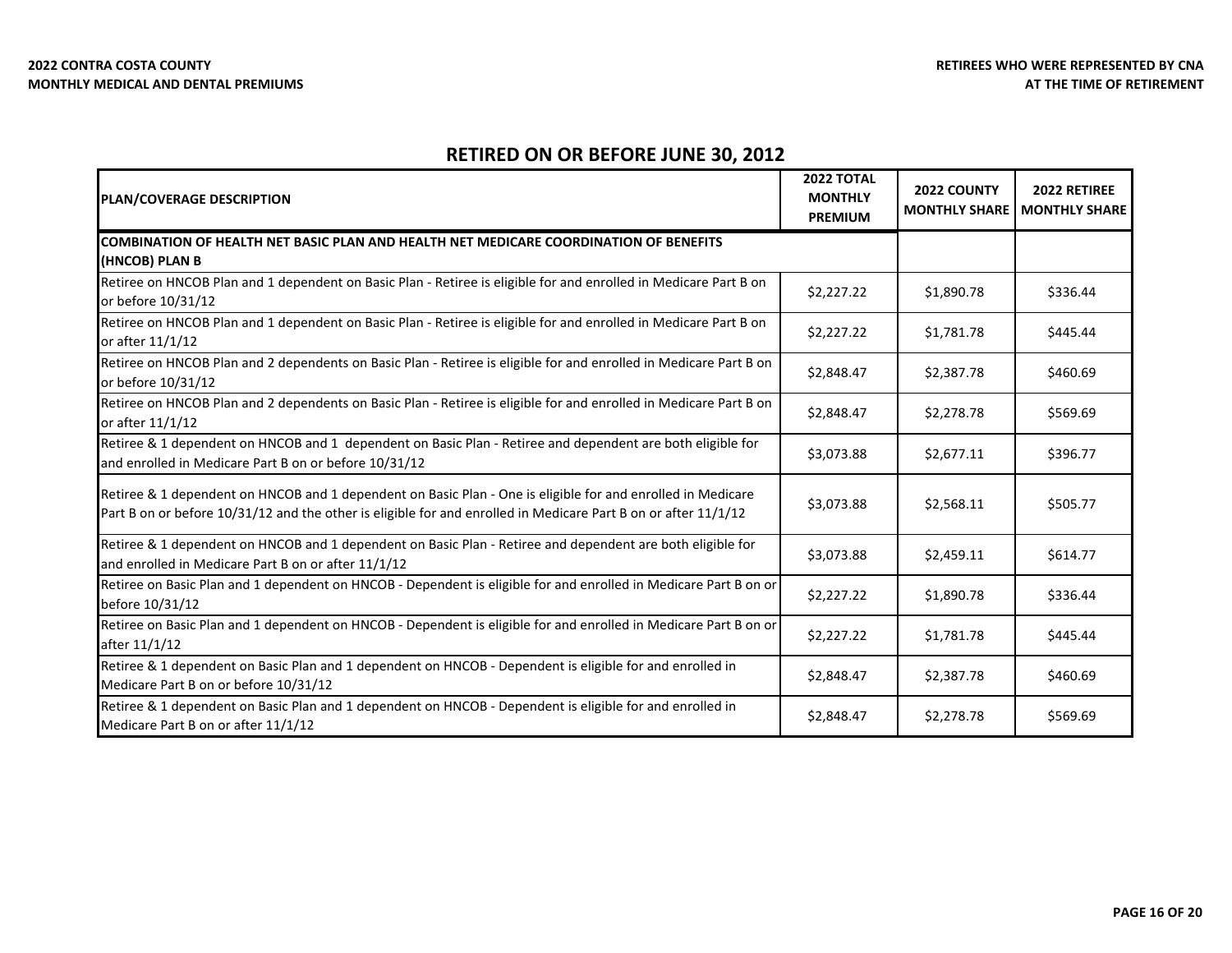| PLAN/COVERAGE DESCRIPTION                                                                                                                                                                                 | <b>2022 TOTAL</b><br><b>MONTHLY</b><br><b>PREMIUM</b> | <b>2022 COUNTY</b><br><b>MONTHLY SHARE</b> | <b>2022 RETIREE</b><br><b>MONTHLY SHARE</b> |
|-----------------------------------------------------------------------------------------------------------------------------------------------------------------------------------------------------------|-------------------------------------------------------|--------------------------------------------|---------------------------------------------|
| COMBINATION OF HEALTH NET SENIORITY PLUS (HNSP) PLAN AND HEALTH NET MEDICARE COORDINATION OF<br><b>BENEFITS (HNCOB) PLAN</b>                                                                              |                                                       |                                            |                                             |
| Retiree on HNSP and 1 dependent on HNCOB - Both are eligible for and enrolled in Medicare Part B on or before<br>10/31/12                                                                                 | \$1,436.75                                            | \$1,367.40                                 | \$69.35                                     |
| Retiree on HNSP and 1 dependent on HNCOB - One is eligible for and enrolled in Medicare Part B on or before<br>10/31/12 and the other is eligible for and enrolled in Medicare Part B on or after 11/1/12 | \$1,436.75                                            | \$1,258.40                                 | \$178.35                                    |
| Retiree on HNSP and 1 dependent on HNCOB - Both are eligible for and enrolled in Medicare Part B on or after<br>11/1/12                                                                                   | \$1,436.75                                            | \$1,149.40                                 | \$287.35                                    |
| Retiree on HNCOB and 1 dependent on HNSP - Both are eligible for and enrolled in Medicare Part B on or before<br>10/31/12                                                                                 | \$1,436.75                                            | \$1,367.40                                 | \$69.35                                     |
| Retiree on HNCOB and 1 dependent on HNSP - One is eligible for and enrolled in Medicare Part B on or before<br>10/31/12 and the other is eligible for and enrolled in Medicare Part B on or after 11/1/12 | \$1,436.75                                            | \$1,258.40                                 | \$178.35                                    |
| Retiree on HNCOB and 1 dependent on HNSP - Both are eligible for and enrolled in Medicare Part B on or after<br>11/1/12                                                                                   | \$1,436.75                                            | \$1,149.40                                 | \$287.35                                    |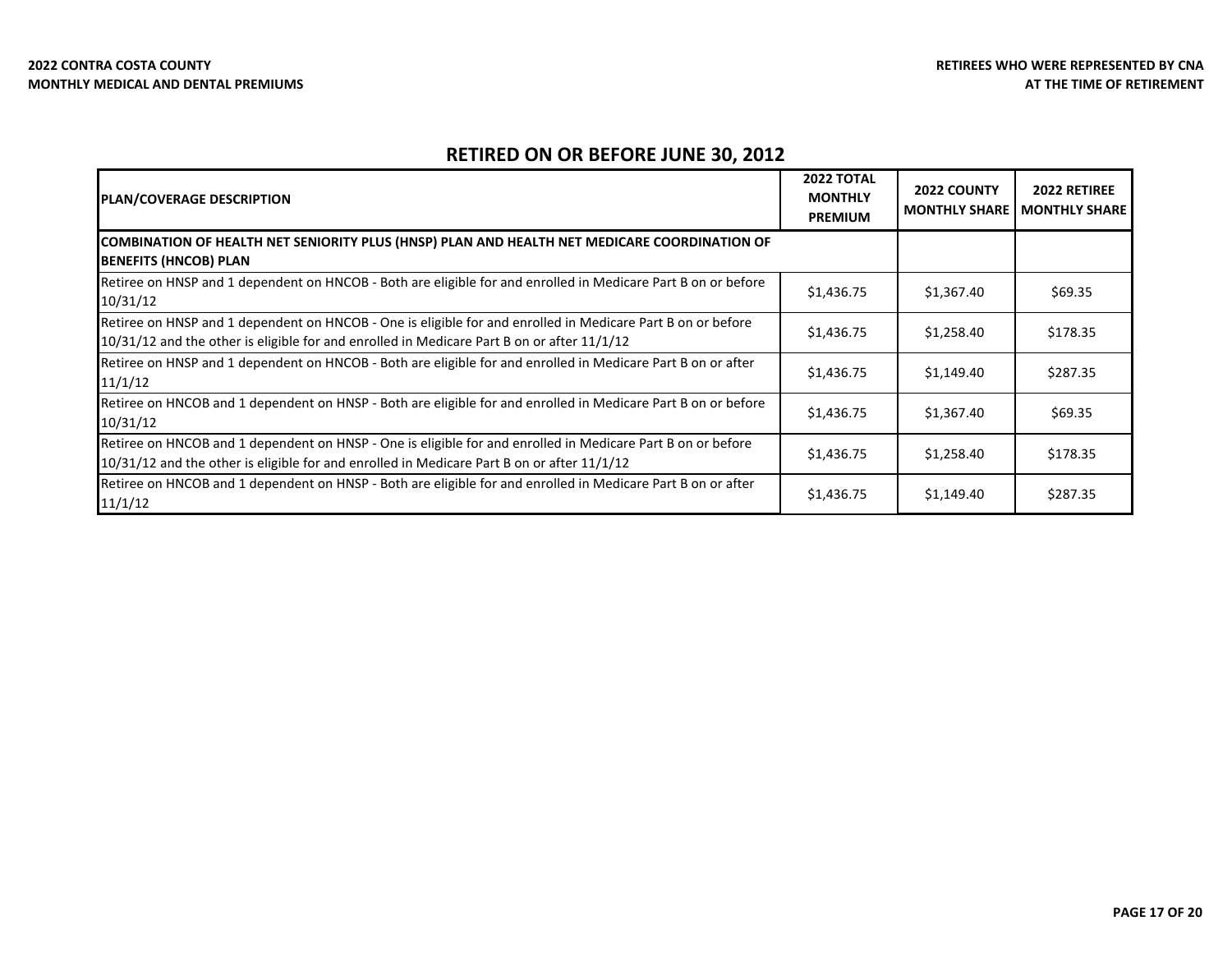| PLAN/COVERAGE DESCRIPTION                                                                                                                                                                       | 2022 TOTAL<br><b>MONTHLY</b><br><b>PREMIUM</b> | 2022 COUNTY<br><b>MONTHLY SHARE</b> | 2022 RETIREE<br><b>MONTHLY SHARE</b> |
|-------------------------------------------------------------------------------------------------------------------------------------------------------------------------------------------------|------------------------------------------------|-------------------------------------|--------------------------------------|
| HEALTH CA AND OOS PPO PLAN - BASIC PLAN A                                                                                                                                                       |                                                |                                     |                                      |
| Retiree on PPO Basic Plan                                                                                                                                                                       | \$3,344.48                                     | \$1,743.34                          | \$1,601.14                           |
| Retiree & one or more dependents on PPO Basic Plan                                                                                                                                              | \$7,959.86                                     | \$4,148.79                          | \$3,811.07                           |
| HEALTH NET CA & OOS PPO MEDICARE COORDINATION OF BENEFITS (PPOCOB) PLAN A                                                                                                                       |                                                |                                     |                                      |
| Retiree on PPOCOB Plan - Retiree eligible for and enrolled in Medicare Part B on or before 10/31/12                                                                                             | \$1,246.35                                     | \$780.30                            | \$466.05                             |
| Retiree on PPOCOB Plan - Retiree eligible for and enrolled in Medicare Part B on or after 11/1/12                                                                                               | \$1,246.35                                     | \$671.30                            | \$575.05                             |
| Retiree & 1 dependent (2 on PPOCOB) - Both are eligible for and enrolled in Medicare Part B on or before<br>10/31/12                                                                            | \$2,492.70                                     | \$1,560.58                          | \$932.12                             |
| Retiree & 1 dependent (2 on PPOCOB) - One is eligible for and enrolled in Medicare Part B on or before 10/31/12<br>and one is eligible for and enrolled in Medicare Part B on or after 11/1/12  | \$2,492.70                                     | \$1,451.58                          | \$1,041.12                           |
| Retiree & 1 dependent (2 on PPOCOB) - Both are eligible for and enrolled in Medicare Part B on or after 11/1/12                                                                                 | \$2,492.70                                     | \$1,342.58                          | \$1,150.12                           |
| Retiree & 2 dependent (3 on PPOCOB) - Three are eligible for and enrolled in Medicare Part B on or before<br>10/31/12                                                                           | \$3,739.05                                     | \$2,225.53                          | \$1,513.52                           |
| Retiree & 2 dependent (3 on PPOCOB) - Two are eligible for and enrolled in Medicare Part B on or before<br>10/31/12 and one is eligible for and enrolled in Medicare Part B on or after 11/1/12 | \$3,739.05                                     | \$2,183.76                          | \$1,555.29                           |
| Retiree & 2 dependent (3 on PPOCOB) - One is eligible for and enrolled in Medicare Part B on or before 10/31/12<br>and two are eligible for and enrolled in Medicare Part B on or after 11/1/12 | \$3,739.05                                     | \$2,074.76                          | \$1,664.29                           |
| Retiree & 2 dependent (3 on PPOCOB) - Three are eligible for and enrolled in Medicare Part B on or after 11/1/12                                                                                | \$3,739.05                                     | \$1,965.76                          | \$1,773.29                           |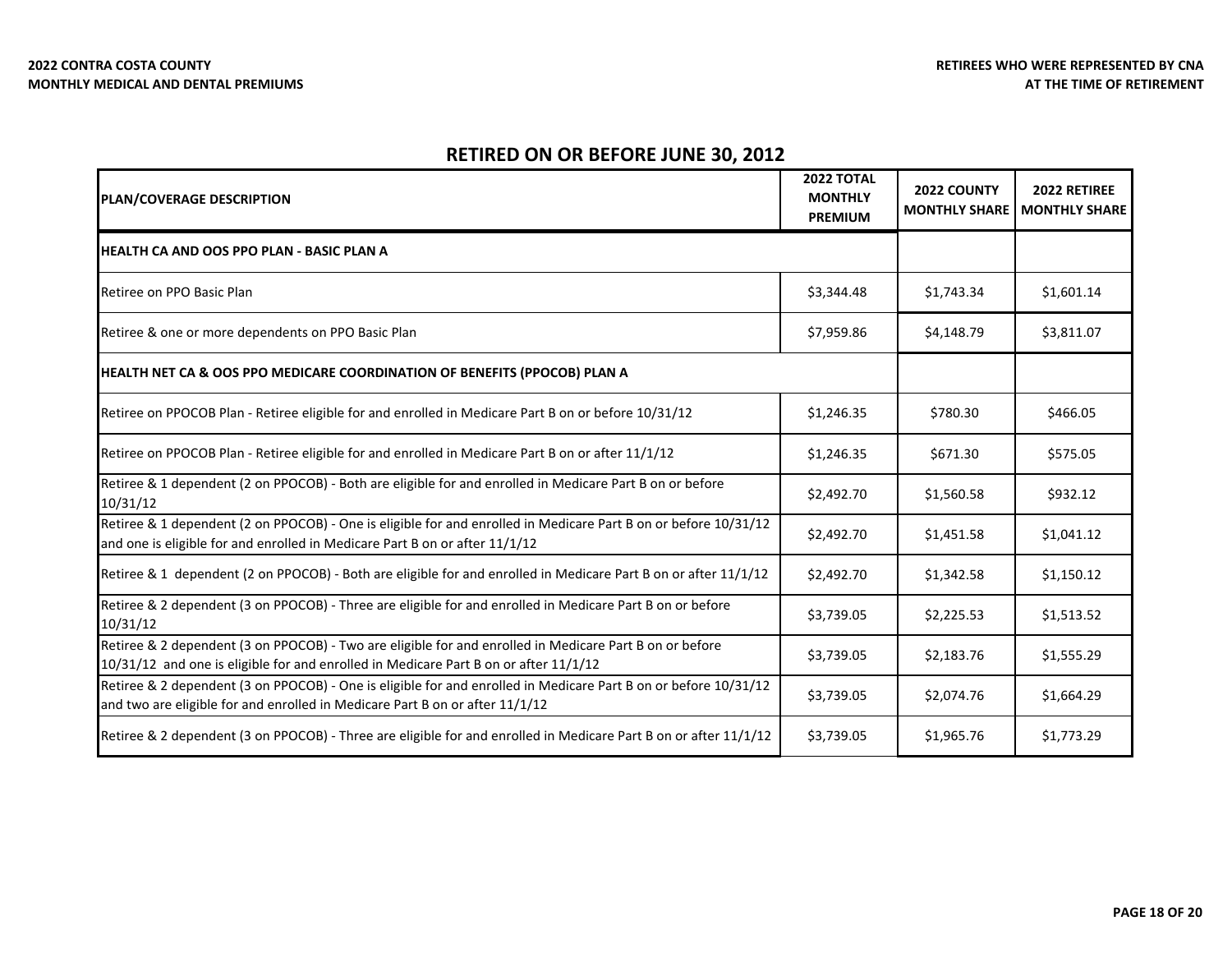| <b>PLAN/COVERAGE DESCRIPTION</b>                                                                                                                                                                                                | <b>2022 TOTAL</b><br><b>MONTHLY</b><br><b>PREMIUM</b> | 2022 COUNTY<br><b>MONTHLY SHARE</b> | 2022 RETIREE<br><b>MONTHLY SHARE</b> |
|---------------------------------------------------------------------------------------------------------------------------------------------------------------------------------------------------------------------------------|-------------------------------------------------------|-------------------------------------|--------------------------------------|
| COMBINATION OF HEALTH NET CA & OOS PPO BASIC PLAN AND MEDICARE COORDINATION OF BENEFITS<br>(PPOCOB) PLAN A                                                                                                                      |                                                       |                                     |                                      |
| Retiree on PPOCOB Plan and 1 dependent on PPO Basic Plan - Retiree is eligible for and enrolled in Medicare Part<br>B on or before 10/31/12                                                                                     | \$4,590.83                                            | \$2,523.65                          | \$2,067.18                           |
| Retiree on PPOCOB Plan and 1 dependent on PPO Basic Plan - Retiree is eligible for and enrolled in Medicare Part<br><b>B</b> on or after 11/1/12                                                                                | \$4,590.83                                            | \$2,414.65                          | \$2,176.18                           |
| Retiree on PPO Basic Plan and 1 dependent on PPOCOB Plan - dependent is eligible for and enrolled in Medicare<br>Part B on or before 10/31/12                                                                                   | \$4,590.83                                            | \$2,523.65                          | \$2,067.18                           |
| Retiree on PPO Basic Plan and 1 dependent on PPOCOB Plan - dependent is eligible for and enrolled in Medicare<br>Part B on or after 11/1/12                                                                                     | \$4,590.83                                            | \$2,414.65                          | \$2,176.18                           |
| Retiree & 1 dependent on PPOCOB and 1 dependnet on Basic Plan - Retiree and dependent are both eligible for<br>and enrolled in Medicare Part B on or before 10/31/12                                                            | \$5,837.18                                            | \$3,303.93                          | \$2,533.25                           |
| Retiree & 1 dependent on PPOCOB and 1 dependent on Basic Plan - One is eligible for and enrolled in Medicare<br>Part B on or before 10/31/12 and the other is eligible for and enrolled in Medicare Part B on or after 11/1/12  | \$5,837.18                                            | \$3,194.93                          | \$2,642.25                           |
| Retiree & 1 dependent on PPOCOB and 1 dependnet on Basic Plan - Retiree and dependent are both eligible for<br>and enrolled in Medicare Part B on or after 11/1/12                                                              | \$5,837.18                                            | \$3,085.93                          | \$2,751.25                           |
| Retiree on PPO Basic Plan and 2 dependents on PPOCOB - Both dependents are eligible for and enrolled in<br>Medicare Part B on or before 10/31/12                                                                                | \$5,837.18                                            | \$3,303.93                          | \$2,533.25                           |
| Retiree on PPO Basic Plan and 2 dependents on PPOCOB - One dependent is eligible for and enrolled in Medicare<br>Part B on or before 10/31/12 and the other is eligible for and enrolled in Medicare Part B on or after 11/1/12 | \$5,837.18                                            | \$3,194.93                          | \$2,642.25                           |
| Retiree on Basic Plan and 2 dependents on PPOCOB - Both dependents are eligible for and enrolled in Medicare<br>Part B on or after 11/1/12                                                                                      | \$5,837.18                                            | \$3,085.93                          | \$2,751.25                           |